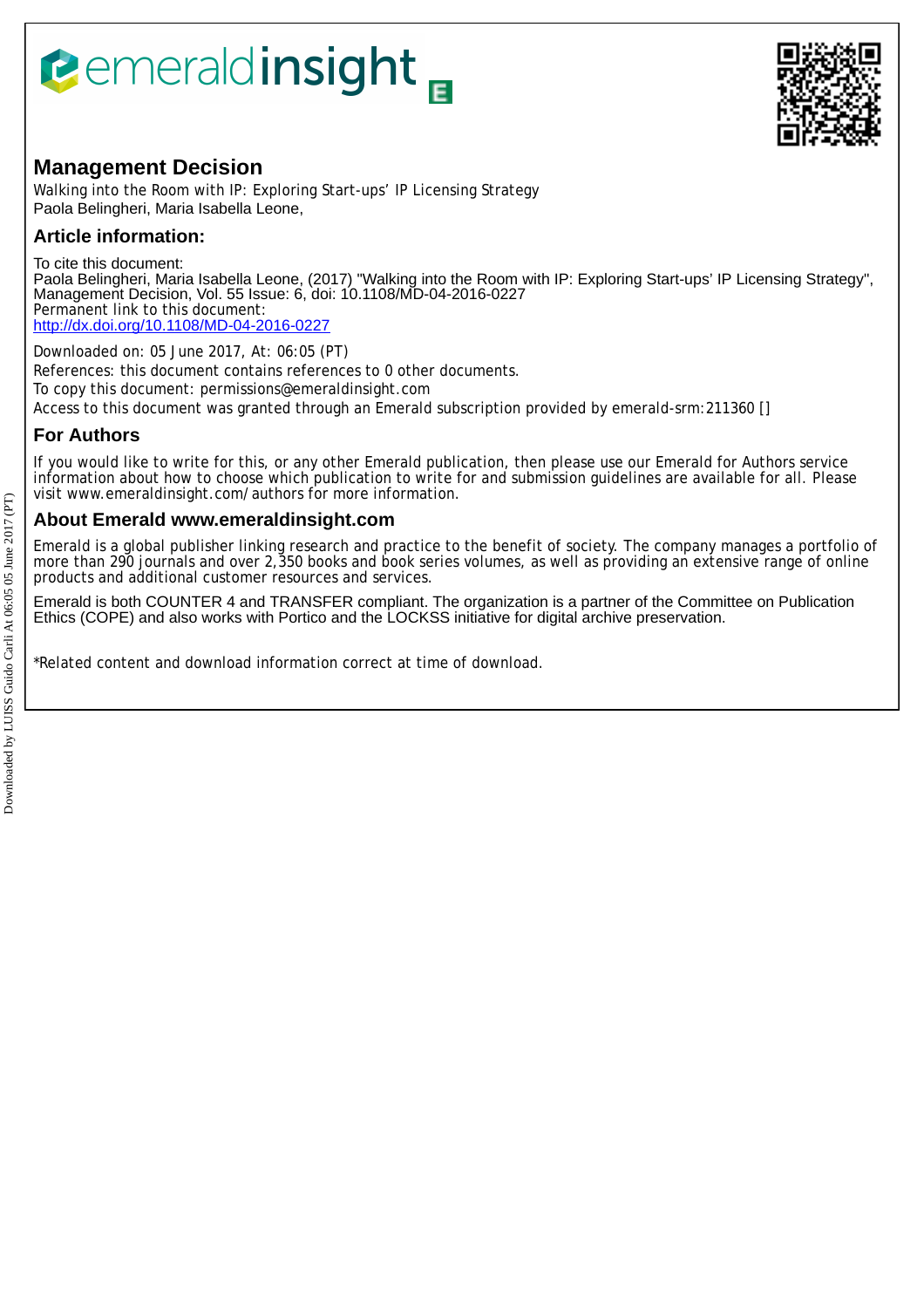#### **Walking into the Room with IP: Exploring Start-ups' IP Licensing Strategy**

#### **Abstract**

**Purpose**: The paper explores trends and features of one of the most visible IP management practices, IP licensing, in the context of start-ups, accessing external technology at the outset of their lifetime. In particular, it compares start-ups and incumbent firms, in terms of licensing strategy pursued, role of in-licensed technologies relative to the internal innovation process and IP management strategies successively implemented.

**Design/methodology/approach**: A mixed-method study is presented using quantitative data on licensing deals from the USA SEC and cases on start-up companies involved in in-bound technology licensing.

**Findings**: Evidence indicates start-ups have different IP licensing strategies than incumbents and their successive IP management strategies are more flexible than for incumbents. **Originality/value:** We shed light on IP licensing, which is gaining momentum in open innovation settings, in an under-studied segment of SMEs, namely start-ups. We display interesting evidence of the portion of start-ups that license-in from external companies, indicating that this practice is more widespread than literature would suggest; we demonstrate that licensing-in is a valuable strategy for start-up companies, possibly providing additional channels for acquiring know-how on the market. We therefore contribute to, and advance, entrepreneurship, IP and Open Innovation literature.

> "Certainly to be able to walk into the room with IP  $[\,\dots]$  that is an advantage"

#### **1. Introduction**

Intellectual Property (IP) management has gained a central role in the modern competitive environment, where firms are increasingly considering the use of Open Innovation (OI) strategies (Chesbrough, 2003), in the attempt to successfully bring novel products and services to market. In this new innovation model, IP is no longer considered a consequence of R&D efforts, but rather a key element in the innovative process, not only ensuring appropriability, but also providing access to markets, partners and valuable knowledge (Chesbrough, 2006; Chesbrough *et al.*, 2014).

Recent literature has provided evidence of and a theoretical underpinning for the interplay between IP in OI settings for different firm categories (Chesbrough, 2006; Chesbrough *et al.*, 2014). Several works have unveiled large companies' (e.g. Dodgson *et al.*, 2006; Mortara and Minshall, 2011; Somaya, 2012.) and incumbents' attitudes (i.e. Frankenberger *et al.*, 2014); a few authors have showed that Small and Medium Enterprises (SMEs), which are participating in OI processes at an unprecedented rate, usually pursue different practices to those of their larger counterparts (Van De Vrande *et al.*, 2009; Spithoven *et al*., 2013). Given their liability of smallness, they appear as the best candidates to implement boundary-spanning practices (Chesbrough *et al.*, 2014), being less inclined towards formal protection mechanisms (Lanjouw and Schankerman, 2004; Arundel, 2001; Leiponen and Byma, 2009). To the best of our knowledge, with the exception of a few, mostly anecdotic, studies, (e.g. Chesbrough, 2006; Gans *et al.*, 2002; Eftekhari and Bogers, 2015), the start-up company subset of SMEs has been almost unexplored, although they have become increasingly active in open innovation settings (Neyens *et al.*, 2010; West and Bogers, 2016). In their case, not only the liability of smallness but also the liability of newness (Bruderl and Schussler, 1990) may pose challenges in the execution of OI practices, in terms of appropriability and exchange.

Page 1 of 18

<sup>&</sup>lt;sup>1</sup> Interview with an entrepreneur licensing-in technology conducted in 2014.

<sup>©</sup> Emerald Publishing Limited

This is a pre-print of a paper and is subject to change before publication. This pre-print is made available with the understanding that it will not be reproduced or stored in a retrieval system without the permission of Emerald Publishing Limited.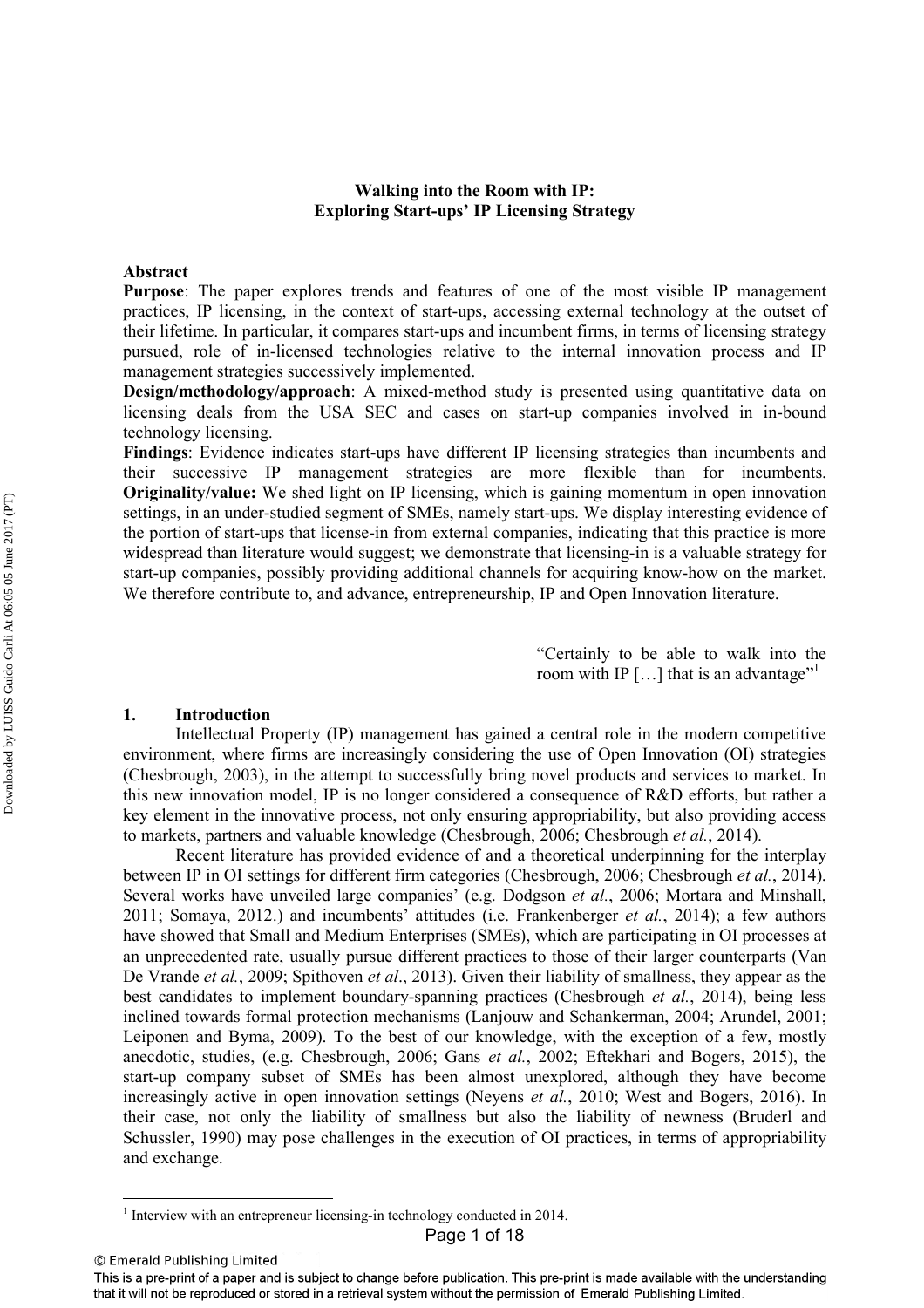Among the main mechanisms for IP management, IP licensing is one of the most frequently used ones. It establishes a fruitful connection to the innovation process (Leone *et al.*, 2016; Leone and Reichstein, 2012; Chesbrough, 2006) and it is increasingly recognized as a mechanism for managing in-bound and out-bound knowledge flows within collaborative arrangements (Chesbrough *et al.*, 2014). Moreover, IP Licensing is also increasingly recognized as a tool to promote the creation of new businesses (WIPO,  $201\overline{5}^2$ ), built around the licensed technology.

Inspired by these new trends, we aim to identify which IP licensing strategy is adopted by start-ups accessing external technology in their in-bound open innovation processes, comparing them to incumbent firms, in order to evaluate key similarities and differences. More in detail, we examine which type of IP is acquired in terms of the relative distance to the acquiring firm's knowledge base, as well as which type of IP management strategies are subsequently pursued in terms of further technology trajectories and appropriation strategies. Attempting a new perspective within a relatively well-studied field, we chose an exploratory study, based on a mixed research methodology (Edmondson and McManus, 2007), setting the stage for further research.

We contribute to emerging research on IP management in OI settings, which has focused mainly on large and incumbent firms (Somaya, 2012; Dodgson *et al.*, 2006; Mortara and Minshall, 2011; Frankenberger *et al.*, 2014). We enhance the debate by focusing on start-ups (as encouraged by West and Bogers, 2016), an under-explored subset of SMEs. As the technology being accessed is patented, the start-ups in question will, in the authors' view, have a greater incentive to develop IP management policies, while reflecting on how to build around the patents they have acquired. IP inlicensing is therefore an ideal setting in order to contribute to entrepreneurship, IP management and OI literature.

In the remainder of the paper, Section 2 introduces the literature on OI and IP management, followed by IP licensing, by bringing to the surface the start-ups' perspective, as compared to incumbent's behavior. Section 3 describes the study, the dataset, the methodology and the findings. Section 4 concludes and proposes further research.

#### **2. Literature Review**

#### 2.1. *Start-ups' IP Management in OI settings*

As all types of firms are increasingly opening their boundaries to source knowledge, crafting and executing an IP management strategy becomes fundamental to reap the benefits of openness (Teece, 1986; Chesbrough, 2003; Van De Vrande *et al.*, 2009; Chesbrough, 2016).

 IP Management has usually been studied in the context of large firms, which typically own huge R&D portfolios (Somaya, 2012), however, several benefits may also accrue to start-ups. For instance, patents grant the owners freedom to operate on the market, protecting firms from economically constraining litigation actions, especially against large and established counterparts. IP also provides signaling towards venture capital investors, whose equity capital may be essential for growth (Conti *et al.*, 2013; Gans and Stern, 2003). Moreover, IP can enhance the firm's value in the eyes of partners and customers, which may favorably appraise the firm's technological capability in the absence of performance metrics (Brant and Lohse, 2013). Definitively, using IP assets strategically can improve the efficiency with which start-ups' intellectual capital is exploited (Quinn *et al.*, 1996) and therefore substantially affects their overall competitiveness, which is crucial for growth and survival. Accordingly, Helmers and Rogers (2011) found that patenting startups experience higher asset growth rates and better survival rates both in medium and high-tech sectors. However, despite these proven advantages, only a small percentage of start-ups actually take advantage of a proactive IP management strategy, as only few patent their IP (Helmers & Rogers, 2011; Graham and Sichelman, 2008), mainly due to the cost of obtaining and defending patents and the possibility of disclosing information that competitors could patent-around (Graham *et al.*, 2009). Indeed especially smaller firms seem to value secrecy over patenting (Arundel, 2001)

Page 2 of 18

 $2 \frac{\text{http://www.wipo.int/sme/en/ip_buss/licensing/licensing.htm}}{\text{http://www.wipo.int/sme/en/ip_buss/licensing/licensing.htm}}$ , accessed December 2015.

<sup>©</sup> Emerald Publishing Limited

This is a pre-print of a paper and is subject to change before publication. This pre-print is made available with the understanding that it will not be reproduced or stored in a retrieval system without the permission of Emerald Publishing Limited.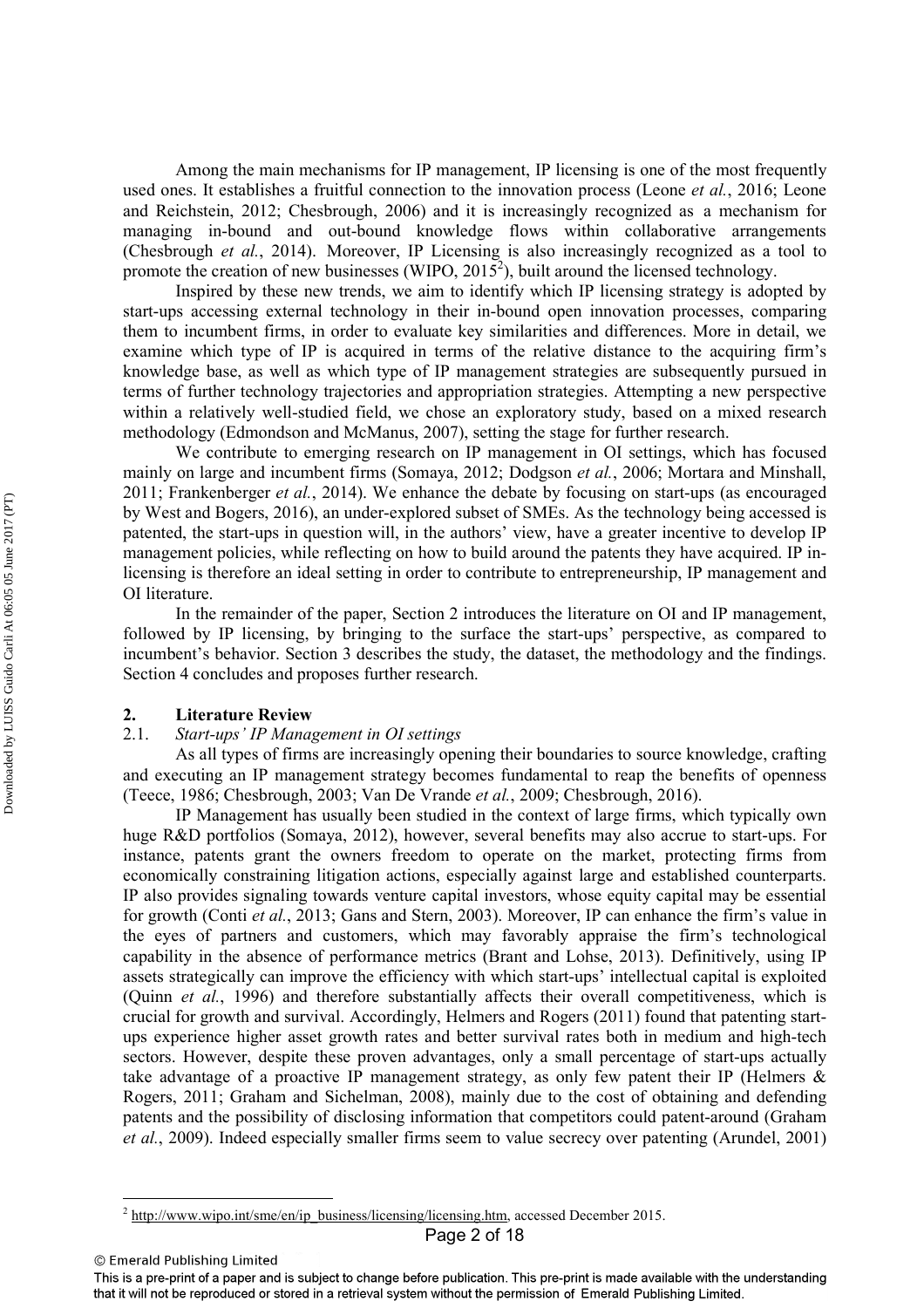with the exception of those in industries where reverse-engineering is common practice (Moser, 2012).

 In the current scenario, characterized by blurred organizational boundaries and intense interfirm relationships, engaging in IP management can disclose additional advantages to companies. IP may not only be a means for appropriation but also a facilitator of knowledge exchange, and therefore a prerequisite for partnering (Chesbrough *et al.*, 2014). This is particularly true for startups, where IP, when available, represents one of the few valuable assets they possess (Chesbrough *et al.*, 2014; Brant and Lohse, 2013). Start-ups may have in fact greater difficulties in commercializing their technology effectively as they lack capabilities and contacts in their market. They may therefore compensate with a more learning-oriented approach (Parnell *et al.*, 2015), using patents as an essential tool to access partners and to ensure appropriability of the collaboration outcome.

#### *2.2. Start-ups' IP Licensing*

#### *2.2.1. Start-ups' IP Licensing Trends*

 Licensing is increasingly adopted in OI settings, as it is one of the most recognized and frequently used methods to exchange IP, in the form of patents (Arora and Ceccagnoli, 2006; Arora and Fosfuri, 2003; Chesbrough, 2003). It enhances the possibility to collaborate among innovation stakeholders (Chesbrough, 2003; 2006; WIPO, 2015), and in general increases the spread of ideas and innovation in the economic system.

The supply and demand for technology licenses can come from firms already operating on the market (e.g. Gans and Stern, 2002; Ceccagnoli and Jiang, 2013) and more recently also from start-ups. The 2008 Berkeley Patent Survey, for instance, revealed that 15% of the start-ups reported licensing-in technology, as another channel of learning from external actors (Graham *et al.* 2009). Prior literature has mainly focused on licensor start-ups that may want to commercialize their knowledge by licensing-out to incumbent firms (e.g. Gans *et al.*, 2002; Kessel and Hall, 2006). However, there are various reasons why start-ups are also good candidates for licensing-in. Patents held by other firms can act as obstacles that start-ups must deal with, as they may need an external technology to bring a product idea to life, thereby avoiding litigation, which could be particularly detrimental for more resource-constrained firms. However, the same survey evidence (Graham *et al.*, 2009) demonstrated that only 20% of startups mentioned the litigation motivation, and most preponderantly after raising large amounts of venture capital or launching an Initial Public Offering (IPO). On the contrary, the remaining start-ups declared that they licensed-in to "gain technology, information or know-how" from other players. This seems to indicate that budding, resourceconstrained startups are in-licensing external IP mainly to learn.

#### *2.2.2. Start-ups' IP In-licensing Strategy*

Being newcomers on the market, start-ups suffer from the liability of newness/adolescence, which depends on both their age and their initial resource endowments (Bruderl and Schussler, 1990). The more resources a start-up employs, the later it comes to face failure pressures on the marketplace; therefore, initial resource endowments are critical for success (Fichman and Levinthal, 1991).

Licensing-in technology can add to a start-up's resource base, however it can be costly both in terms of contractual negotiations, fees and royalties, and also in terms of the potential buyers' cost of integrating external technologies (Laursen *et al.*, 2010; Ceccagnoli and Jiang, 2013), and this depends on the exploitative vs explorative nature of external technology acquisition. The level of so-called Absorptive Capacity (Cohen and Levinthal, 1990), indeed depends on how close the exchanged knowledge is to the receiving firms' knowledge pool (Ceccagnoli *et al.*, 2014, Yang and Steensma, 2014). Accordingly, Tsai and Wang (2007) have shown that the effect of licensing-in on firm performance is positively moderated by the firm's previous R&D efforts, and therefore smaller firms have greater difficulties in learning from formal agreements with external partners (Almeida *et al.*, 2003). In addition, a startup's ability to integrate external knowledge is also influenced by the

## Page 3 of 18

© Emerald Publishing Limited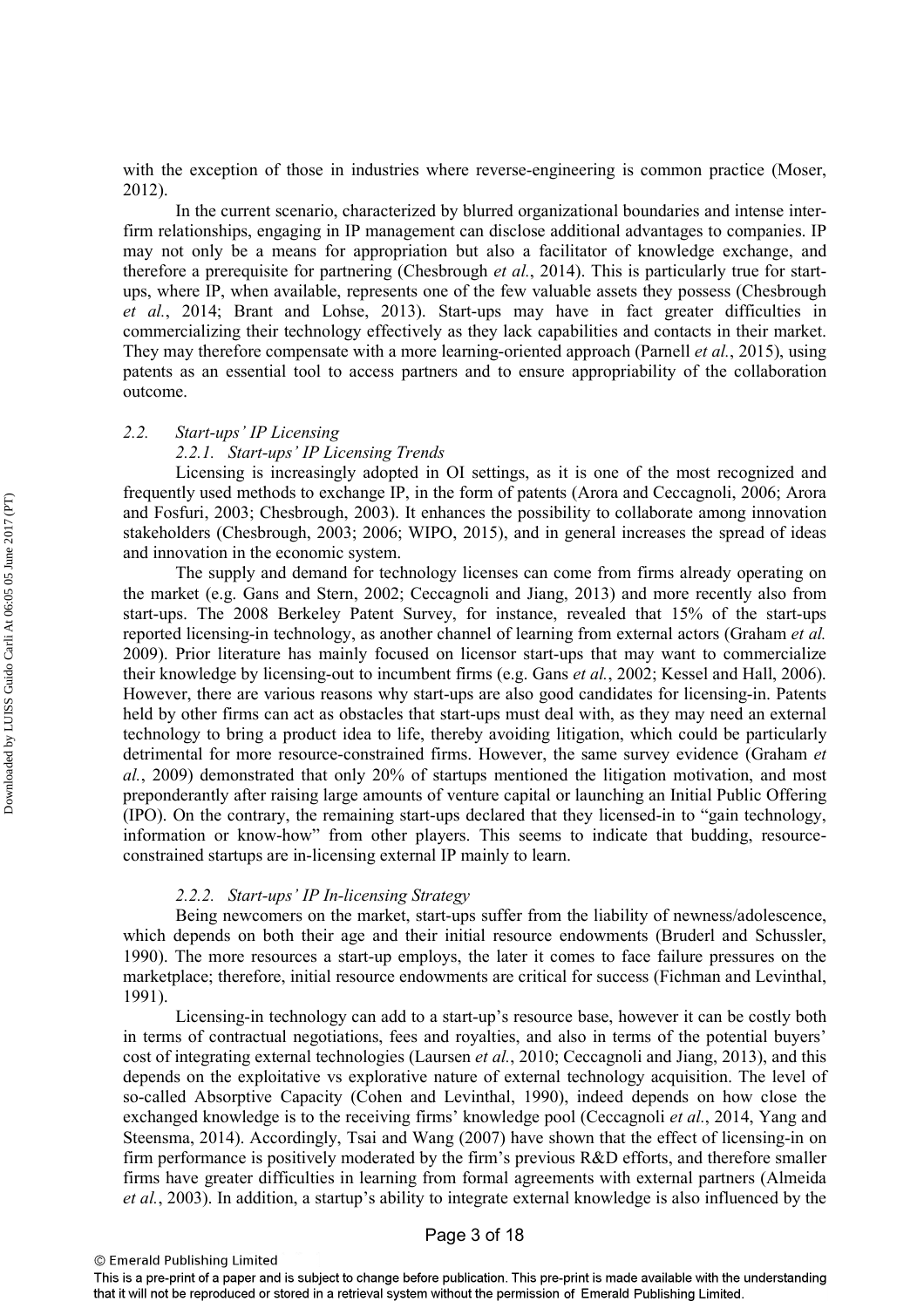founding team's knowledge, which may be either of a specific market need or of a specific technological innovation (Di Stefano *et al.*, 2012). Finally, as license agreements involve the exchange of tacit knowledge, the relative distance of the licensing parties' knowledge base may also play a role and this explain why incumbent firms mostly conclude licensing agreements with competitors (i.e. firms operating in the same main SIC Code) (Kim and Vonortas, 2006). However, for start-ups, competing directly with incumbents in their main areas of expertise may not be a viable option, and they may pursue more explorative avenues through licensing (Laursen *et al.*, 2010).

Licensing-in technology can also played a relevant role in the product/service of the firm and the ensuing benefits this can bring (Somaya, 2012; Nagarajan and Mitchell, 1998). For incumbents, technologies, which are in a firm's core technology fields, are considered strategic and the most likely to form the backbone of the firms' future competitive advantage. For this reason, they will be the main candidates for appropriation strategies (Teece *et al.*, 1997). Similarly, for start-ups, which are in the process of acquiring and defining their assets and competencies (Brush *et al.*, 2001), IP in their core technology fields may constitute the foundation of the companies' product family and would seem the obvious choice when licensing-in. However, in case start-ups license-in to learn (Graham *et al.*, 2009), implying they do not have the resources to compete with incumbents on proven technology, they may also consider licensing-in technologies that are complementary to their own knowledge base, in order to outperform competitors through novel combinations of existing technologies.

#### **3. Exploratory Analysis**

 Our paper explores the IP licensing practices of start-ups by examining their characteristics and behaviors, compared to their incumbent competitors. Due to the nature of the research and the new perspective, we produce an intermediate study (Edmondson and McManus, 2007), combining quantitative and qualitative data. In particular, the quantitative analysis provided *overall statistics on the phenomenon*, and shed light on *the similarities and differences in terms of licensing strategy, the exchanged knowledge and the subsequent IP management strategies*. However, the quantitative analysis was unable to inform important aspects identified during the theoretical review. Therefore, our complementary qualitative analysis deepened the understanding of *the start-ups' initial knowledge motivating the licensing strategy* and *the technology's role (core vs non-core) relative to the internal knowledge base*.

#### *3.1. Quantitative Analysis*

 The dataset consists of licensing agreements concluded between 1976 and 2013, compiled by KTMine<sup>3</sup>. Data sources include publicly available databases, primarily US Securities and Exchange Commission (SEC) documents<sup>4</sup>. All the agreements from 1980 to 2010 were extracted, allowing for minimum 5 years of additional patenting data for the most recent licensing contracts. From these 7676 agreements, all participants were matched with Orbis, giving a total of 890 matched licensors and 462 matched licensees with data on their primary SIC codes, incorporation date, country and all their granted patents until the 31<sup>st</sup> of December 2015. Only the agreements with complete data for both licensor and licensee were considered, leading to a representative subsample of 752 agreements. For each agreement we took all the licensor and licensee pairs, and using patent data we calculated their main patenting class(es) before and after the licensing deals.

 In order to differentiate between start-ups and incumbents conservatively, since no objective economic criteria can be defined, we based the distinction on firm age. As licensing agreements can

<sup>&</sup>lt;sup>3</sup> See www.ktmine.com., retrieved June 2015.

<sup>&</sup>lt;sup>4</sup> Public corporations disclose to the SEC (EDGAR) all activities that could affect their balance sheet. Since patents are assets, licensing agreements should be reported to the SEC through the 8-K form that companies are only required to file when a "material event" takes place. It is also widely known that companies prefer to keep licensing information confidential when possible. Therefore this database contains a sampling bias.

This is a pre-print of a paper and is subject to change before publication. This pre-print is made available with the understanding that it will not be reproduced or stored in a retrieval system without the permission of Emerald Publishing Limited.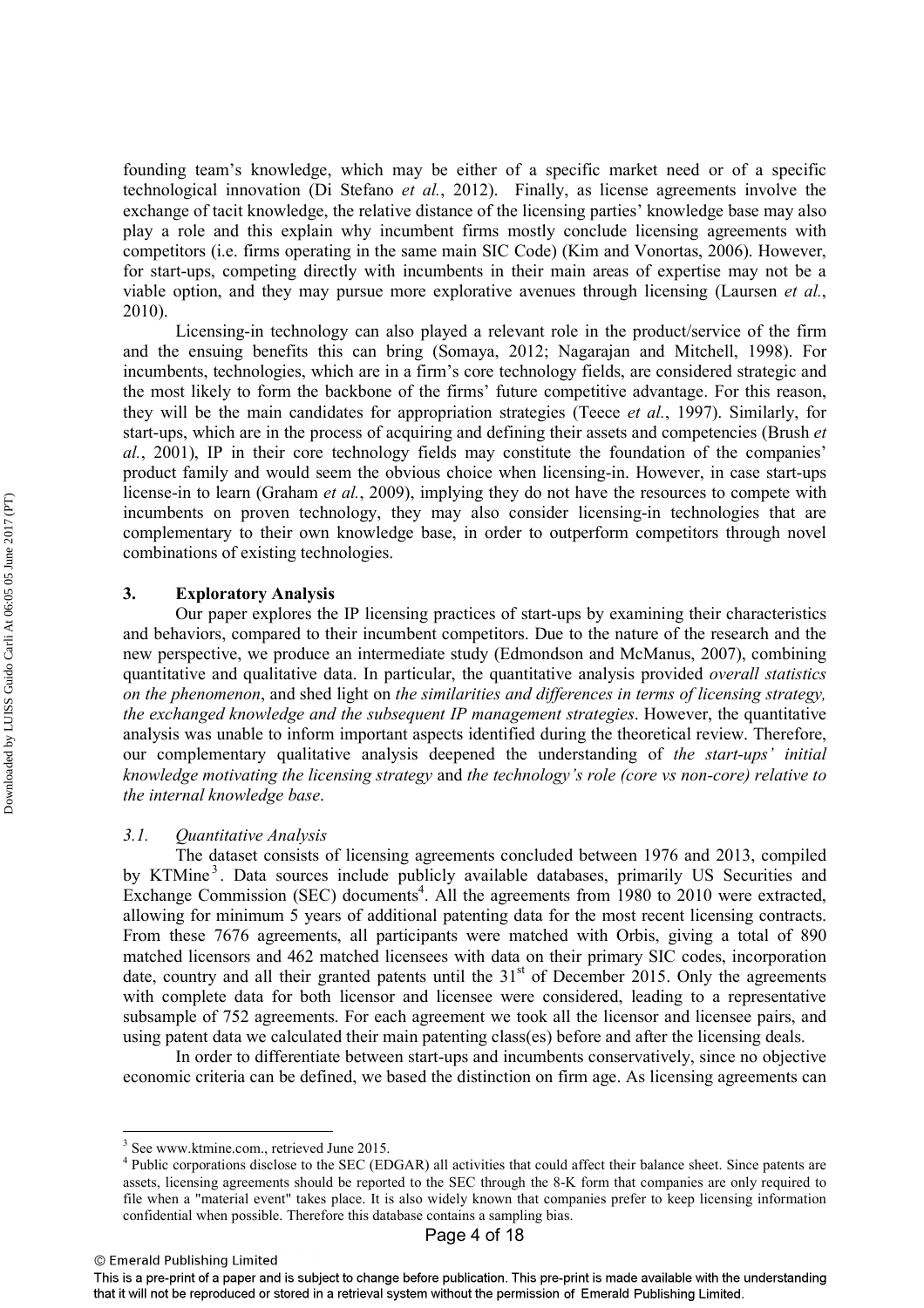take up to a year to be defined (e.g. The Stanford Office of Technology Licensing Guide<sup>5</sup>), we decided to select those licensees that received the license within the first two years from their incorporation date. We identified 13.6% of records with start-up licensees and 86.4% of records with incumbent licensees. We used t-tests to evaluate differences between start-ups and incumbents (see Appendix 1 for the T-test results).

#### *3.1.1. Start-ups' IP In-licensing Statistics*

 In order to confirm the importance of the phenomenon, Figure 1 shows that licensing to start-ups is indeed occurring consistently over the sampling period, reinforcing the interest for further research. Start-ups average age at licensing is 8 months, whereas incumbents are on average 23.3 years old.



Figure-1 – Number of Start-up (1) and Incumbent (0) Licensees Entering Licensing Agreements

 Examining the geographical distribution of the deals, participating licensees ae distributed in 21 countries with the majority in the USA, Europe (Top 5: Germany, Great Britain, France, Ireland, Switzerland), Canada and Japan. Start-ups are mainly concentrated in the USA and Europe (France and Germany), These countries also present the highest number of deals overall, which may indicate that licensing out to start-ups is only undertaken in significantly developed technology markets, where participating firms have a solid licensing experience (Table 1).

-------------------------------------- InsertTable1AboutHere -----------------------------------------------

 The agreements are spread out over many SIC codes, both in manufacturing and services. This is also the case for start-ups, which are present mainly in manufacturing-intensive sectors such as Chemistry and Mechanics and to a lesser degree in Telecommunications, Software and Other Services (Van De Vrande *et al.*, 2009).

-------------------------------------- InsertTable2AboutHere ---------------------------------------------

We find that 93% of all licenses to start-ups come from private firms, suggesting that startups are embracing a complementary approach to the traditional university/research center spin-off model (Perkmann *et al.*, 2013). A more detailed analysis per licensor type shows that 33% of private firms' licenses go towards start-ups, and similarly 35% of university licenses go to start-ups.

Page 5 of 18

© Emerald Publishing Limited

 $<sup>5</sup>$  http://otl.stanford.edu/documents/OTLStart-Upguide.pdf, accessed September 2015.</sup>

This is a pre-print of a paper and is subject to change before publication. This pre-print is made available with the understanding that it will not be reproduced or stored in a retrieval system without the permission of Emerald Publishing Limited.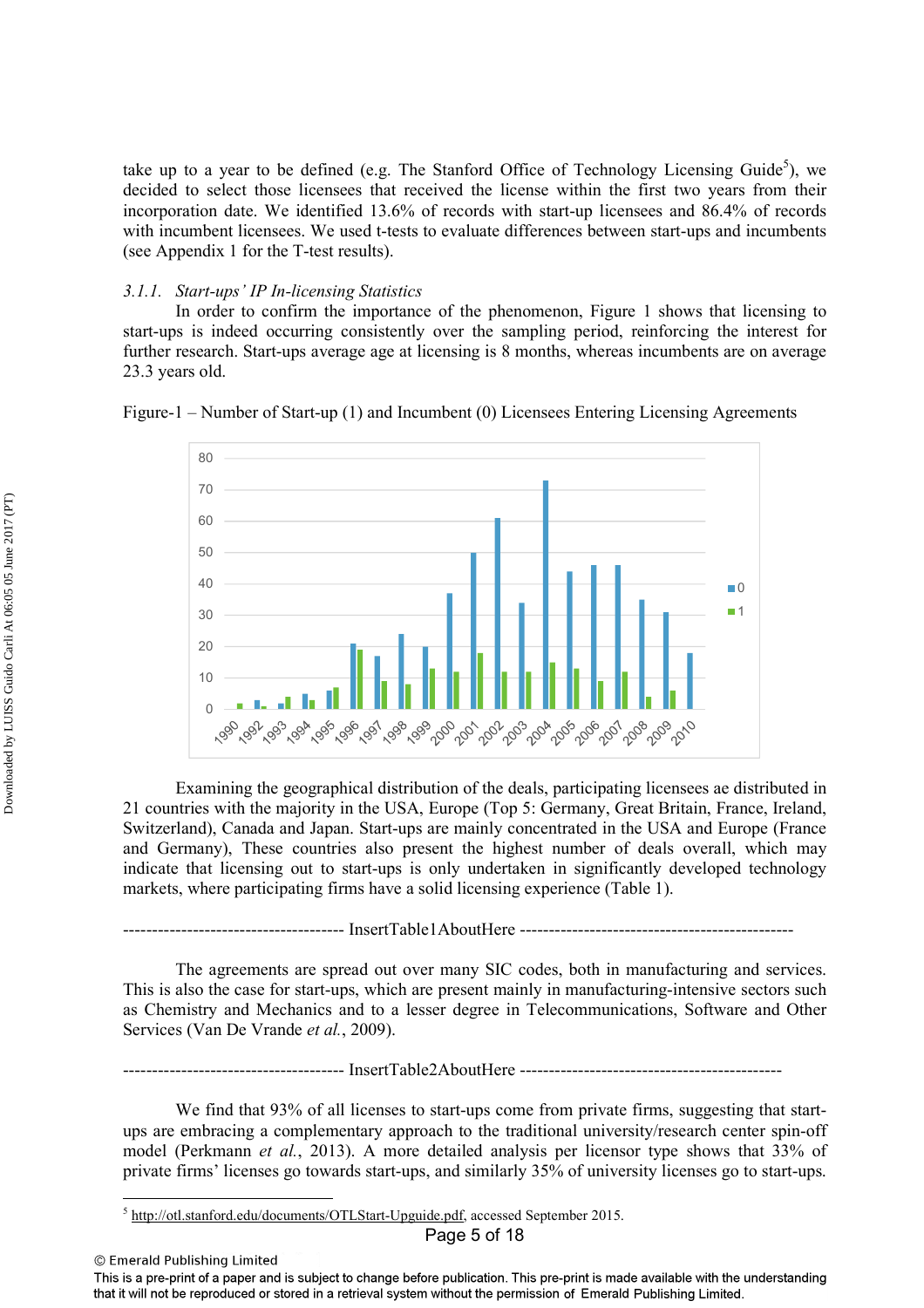This is in line with growing evidence of diffusion of inside-out OI practices carried out by established firms that seek to "identify new adjacencies and business opportunities around their core businesses" (Chesbrough *et al.,* 2014, Chesbrough and Socolof, 2000).

------------------------------------------ InsertTable3AboutHere ---------------------------------------------

## *3.1.2. Start-ups' IP In-licensing Strategy*

#### *3.1.2.1. Types of Licensing Deals and Licensed Technologies*

 Start-ups could have different motivations than incumbents to license-in. Participation in cross-licensing, where both parties exchange technology to ensure reciprocal freedom to operate, versus one-way licensing, may illustrate this difference. Indeed in our sample start-ups are significantly less likely to participate in cross-licensing deals than incumbents, indicating that for them licensing is less likely to be a litigation avoidance measure (Graham *et al.* 2009).

------------------------------------------ InsertTable4AboutHere ---------------------------------------------

Regarding exploitation vs exploration, we look for different licensing patterns depending on whether the SIC code, traditionally used to classify the underlying knowledge, of the partners or the licensed technology overlaps<sup>6</sup>. We therefore distinguish the following five scenarios, which present different degrees of exploration and exploitation:

- 1) Licensor, licensee and technology all share the same main SIC code
- 2) Licensee and technology have the same main SIC code, but differ from the licensor's
- 3) Licensor and licensee have the same main SIC code, but differ from the technology
- 4) Licensor and technology have the same main SIC code, but differ from the licensee's
- 5) Licensor, licensee and technology all have different main SIC codes.

We find that incumbents are significantly more likely to operate in scenario 1 through 4, whereas start-ups are more significantly operating in scenario 5. This evidence suggests that startups are less likely to license-in technologies from direct competitors and with an immediate application in their core market, than incumbent firms. This may indicate that indeed startups are learning from technologies complementary to their current knowledge base and are performing more exploration than exploitation. They are therefore using licensing as an explorative instrument (Laursen *et al.*, 2010).

------------------------------------------ InsertTable5AboutHere -----------------------------------------

#### *3.1.2.2. IP Management Strategies Following the License*

 After the initial licensing deal, 55 start-ups also licensed-in further technology, whereas the remaining 58 had no further licensing activities by 2010. So roughly half of the companies, attempt to find alternative IP development or sourcing strategies, whereas the remaining firms decide to further acquire technologies on the market.

 As expected, incumbents have significantly higher patent stocks than start-ups and the same holds for the patent scope (number of distinct patent technological classes) which is broader in the case of incumbents. Firms are more likely to narrow their patent scope after licensing-in, focusing their R&D efforts around the field of the in-bound technology (Leone and Reichstein, 2012) and we see this effect for both start-ups and incumbents.

As a complementary analysis, we examined the firms' main patenting classes before and after each licensing deal. Start-ups are significantly less likely to maintain their main technological class after the agreement, indicating that additional patenting activities following the initial deal are not necessarily remaining in the same technology field, rather they are moving away from the

© Emerald Publishing Limited

<sup>&</sup>lt;sup>6</sup> For the firms we used the main SIC Codes as reported in Orbis, whereas for the license we used the SIC Code for the agreement as reported in the KTMine Database

This is a pre-print of a paper and is subject to change before publication. This pre-print is made available with the understanding that it will not be reproduced or stored in a retrieval system without the permission of Emerald Publishing Limited.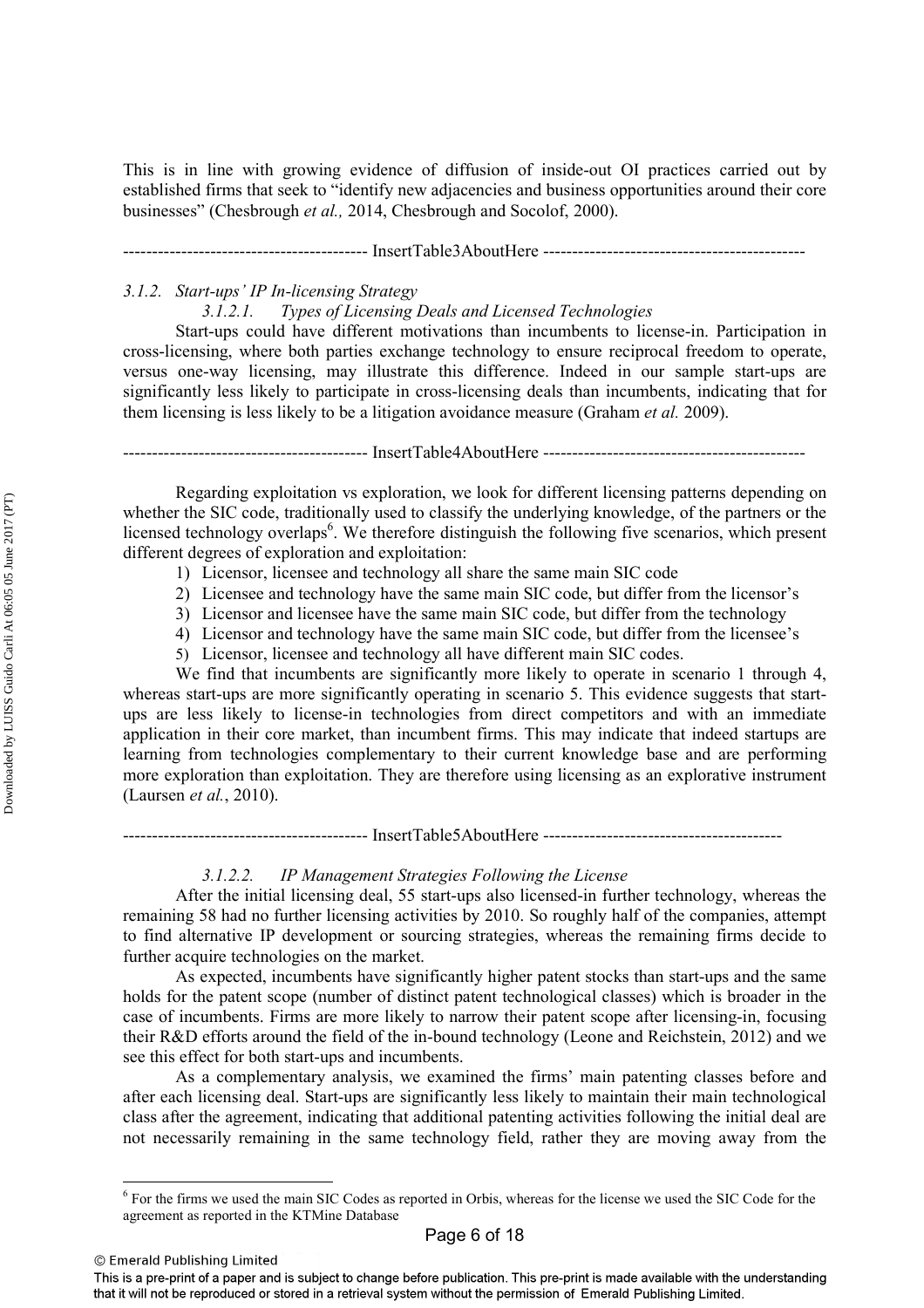technology fields they were patenting in when they received the license. Therefore, instead of specializing, as incumbents tend to do, they are expanding their R&D portfolio.

------------------------------------------ InsertTable6AboutHere ------------------------------------------ ------------------------------------------InsertTable7AboutHere------------------------------------------

#### *3.2. Qualitative Analysis*

In order to have a more fine-grained investigation of the phenomenon, nine cases of startups that were born with an externally licensed technology, complemented the exploratory analysis (Table 8).

For each firm the founders/CEOs were interviewed, as well as key licensor's staff and external investors. A standard questionnaire, concentrating on the licensing process and its consequences for the start-up (Appendix 2), was elaborated in order to enable the comparison of results across interviews. Each interview lasted 30-60 minutes, and was conducted either in person or through videoconference. They were recorded, transcribed and complemented with press articles and company websites.

 The coding was performed independently by the two authors following Weston *et al.* (2001), defining a coding manual at the outset, based on theoretical constructs to be examined, which was refined as the coding proceeded. Starting from the constructs that emerged from the theory, and while considering each firm as its own story, we aggregated the data and identified patterns between licensees.

#### *3.2.1.1. Start-up's IP in-Licensing Cases*

 All interviewed companies were recently founded: in 2013 (3), in 2012 (4), in 2011 (1) and in 2009 (1). Consistently with the quantitative analysis, all start-ups licensed-in a technology within the first two years of their lifetime.

Examining the geographical coverage, the start-ups are founded in Europe (UK, Switzerland, The Netherlands, and Italy) and in the US, and operate in different sectors, which mirrors the quantitative dataset.

By design, we chose only two licensing institutions in order to decrease variability in licensing practices, since the quantitative data already had a high variability in terms of different licensors, however both were keen to license-out to start-up companies.

------------------------------------------InsertTable8AboutHere-----------------------------------------

#### *3.2.1.2. Start-ups' IP In-licensing Strategy*

#### 3.2.1.2.1. *Types of Licensing Deals and Licensed Technologies*

Start-ups' main rationale for licensing-in is reported as either it being mandatory in order to bring a product or service to market, or as a resource for the firm to exploit in gaining competitive advantage. Among the main benefits cited, raising capital and signaling are mentioned by almost every start-up: *"the license is important because for raising money for example everyone asks you "do you have the license, the license is OK?"* and indeed one venture capitalist comments *"IP is IP, obviously there's a respect for that"*. Consistently with the quantitative evidence, two mentioned mentions licensing-in "to ensure reciprocal freedom to operate".

 Regarding the start-ups' *Absorptive Capacity*, some licensing deals occur starting from the licensees' in-depth knowledge of a market need, which drove the technology acquisition: *"very much we knew what the market was, the market was crying out for a solution"*. In this case, the further knowledge needed by the managers concerns the suitability of the technology for the application: *"We performed a 15 month feasibility study […] and afterwards we knew what it [the technology, Ed.] could do for us"* and also in-depth knowledge of the technology itself *"I was employing the man who was the lead scientist on the initial development of the technology […] he* 

#### Page 7 of 18

This is a pre-print of a paper and is subject to change before publication. This pre-print is made available with the understanding that it will not be reproduced or stored in a retrieval system without the permission of Emerald Publishing Limited.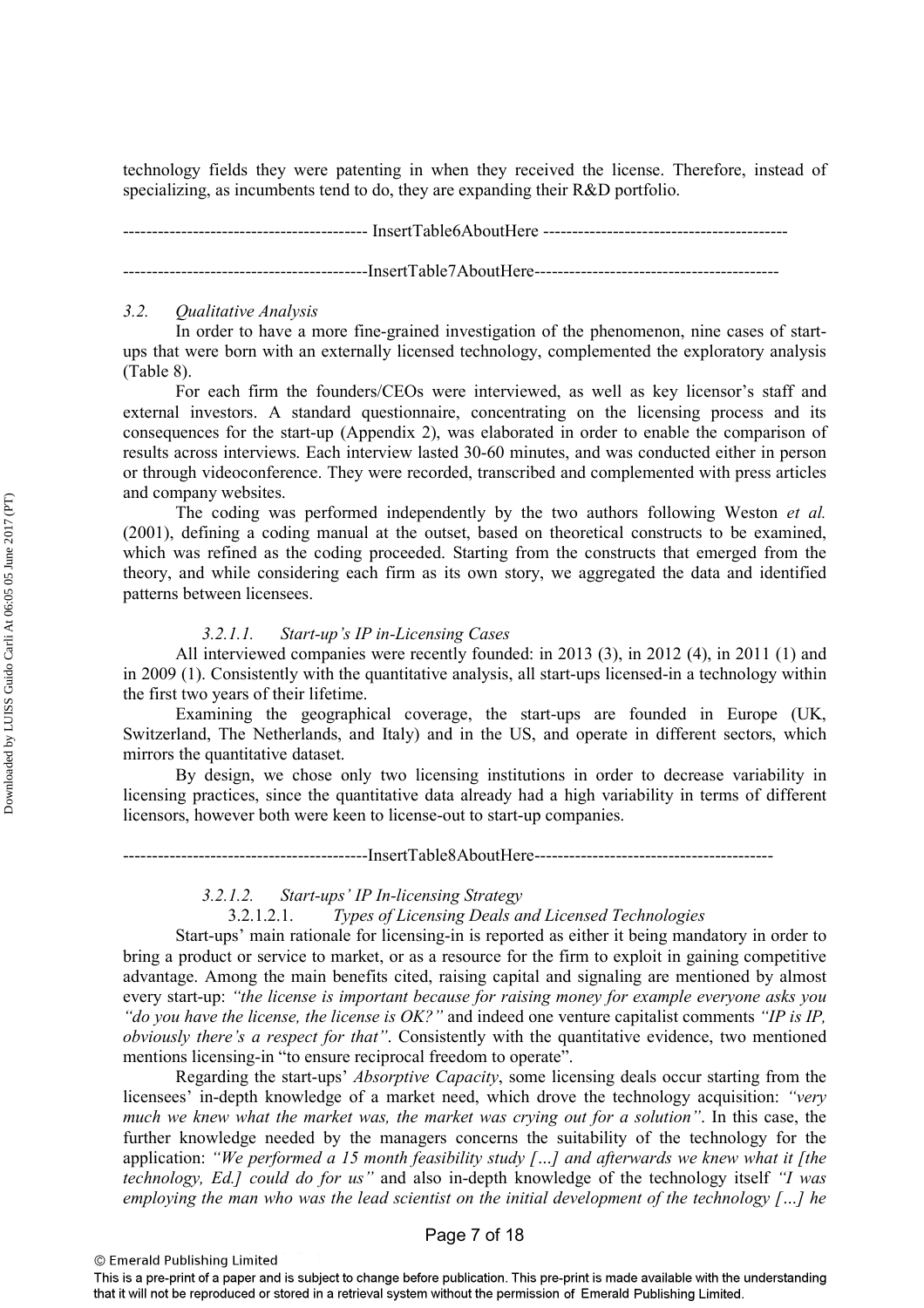*was the one who was doing the research for me".* However, also the opposite case occurs, where the start-ups' founders have prior knowledge of the technology and seek to match this with an ideal market: *"I looked at this [technology, Ed.] and I immediately made the connection that it might be an opportunity to [perform a certain task, Ed.] in certain situations. I didn't know much about it [the market, Ed.] but this was my first clue"*. In this case, the licensee not only needs to prove that the technology is suitable for a particular need through feasibility studies, but must also correctly identify the market and confirm the need is effectively there: *"we invested more than 1M€ by now*  [...] doing a lot of market research and also market preparation. We talked with I think over 150 *companies by now, we visited several trade shows in the world, […] just to warm up the market, to see where the potential is and who our prospect customers would be."*

 The licensed technology also has different roles in the start-ups' products or services. In six out of nine start-ups the technology is at the *core* of their product/service offering and without it the advantages of the product w.r.t the competition would be nonexistent: *"It's key, it's key […] in this case there's no other technology that is capable of doing it […] our product really depends on this licensed technology"* and *"We need that [license, Ed.] to be able to do what we're doing and we have to use that throughout the product"*. Three companies have, instead, a more *complementary* role for the licensed technology: *"The product can be brought to market without the license, however this technology enables us to adapt our product to be used with many different battery models so we don't need to fix this issue early on in the engineering phase […] we can negotiate with different suppliers without depending on any one of them"*. However, as expected from the previous analysis, this role of the licensed technology is not perceived as static by the start-ups but also has a dynamic connotation, changing in importance over time depending on the amount of further adaptation that is needed to bring the technology to the market, and on the overall complexity of the technology: *"it's key but it's not all the only part because our technology is very complex so we patented other aspects of the technology so we have a broad portfolio of patents right now so as you can imagine the first patent of course is important but it's diluted by other patents"*. So over time the weight and the strategic importance of the licensed patent may be diluted out by additional R&D efforts of the start-up. Therefore, the fact that a patent is a core part of a product/service when the licensing deal was made, doesn't guarantee that this will still be the case once the product gets to market. This ties in with the quantitative data which shows how Start-ups often change their main technology class in which they registered patents following the licensing deal.

#### 3.2.1.2.2. *IP Management Strategies Following the License*

 The interviews also shed light on the very different patenting strategies that firms put in place after receiving the license. As expected, the companies licensing-in *complementary*  technology don't report further patenting activities as a result of the licensing deal. Instead, out of our sample of six companies that report acquiring the IP as a *core* element of their product/service, one reports using the licensed patent as a basis to build a patent pool, two applied for additional patents to protect their further R&D activities, and, more counter-intuitively, two are keeping further patenting on-hold to evaluate costs versus benefits and one has decided not to use the original patent at all. This shows that, in contrast to extant literature that would expect strong appropriation strategies for *core* technologies within firms (Somaya, 2012), for these start-ups, the in-licensed IP can be seen as a dynamic tool, not only giving them specific knowledge or rights, but also conducive to different strategies such as secrecy or as a tool to gain additional benefits such as market penetration or access to funding.

#### **4. Conclusions and Further Research**

Our exploratory study provides evidence on IP licensing, which is one of the most frequently employed OI practices, instrumental for IP exchange (Arora and Ceccagnoli, 2006; Arora and Fosfuri, 2003; Chesbrough, 2003), in an under-studied segment of SMEs, namely startups. It therefore contributes to the recently explored SMEs compartment, both in the literature on

This is a pre-print of a paper and is subject to change before publication. This pre-print is made available with the understanding that it will not be reproduced or stored in a retrieval system without the permission of Emerald Publishing Limited.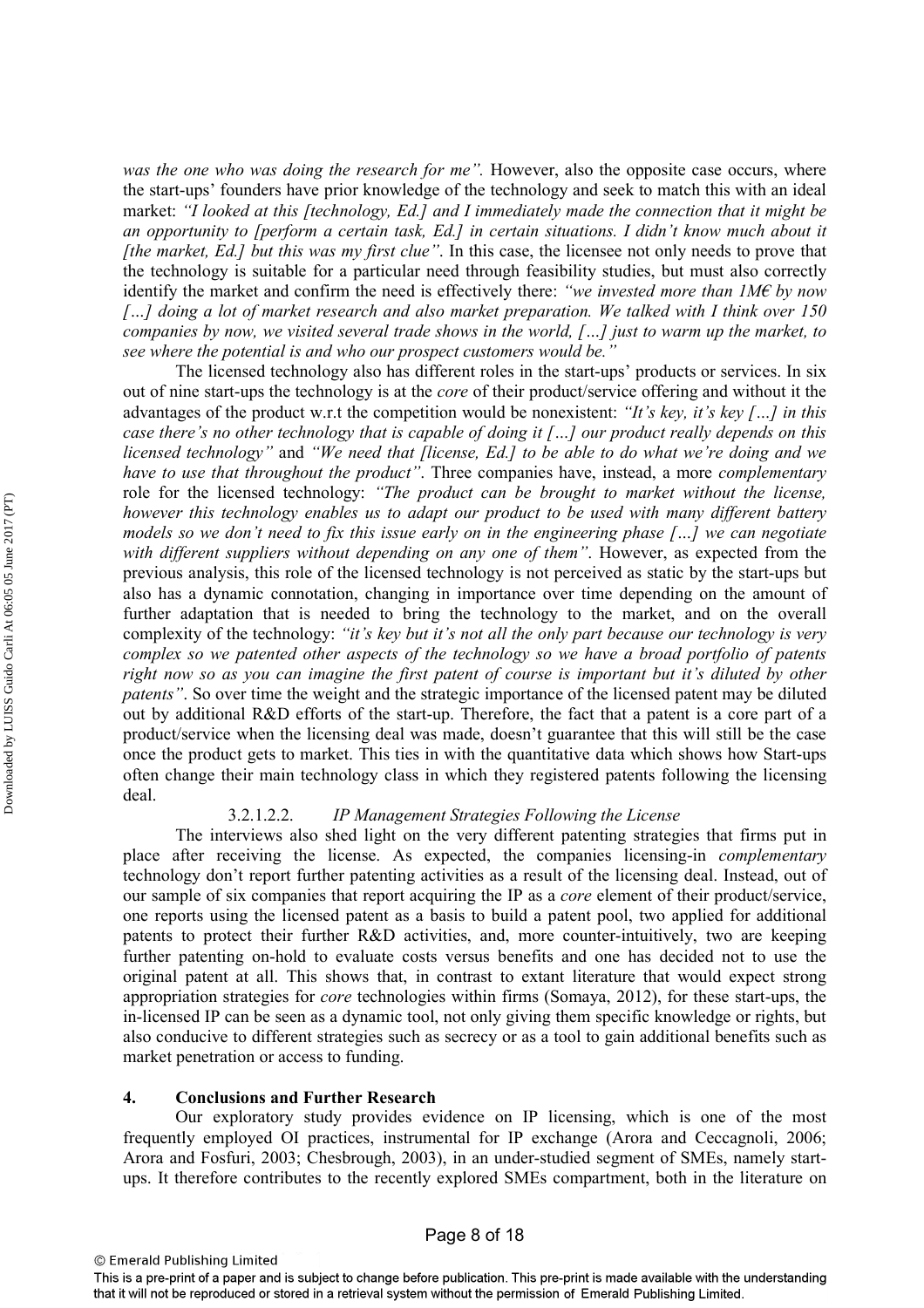OI (West and Bogers, 2016; Spithoven *et al*., 2013; Van De Vrande *et al*., 2009) and IP (Graham *et al*., 2009, Brant and Lohse, 2013).

Our findings overall display novel and interesting evidence of the portion of start-ups that license-in from external companies, indicating that this practice is as widespread as previous literature would suggest (Graham *et al*., 2009) and that licensing-in is a valuable strategy for startup companies, possibly providing additional channels for acquiring know-how on the market (Almeida *et al.*, 2003), which still leave them flexibility to adapt their technology and pursue competitive advantage. More in detail, the study suggests that start-ups pursue different IP management strategies than incumbents when accessing external technologies through licensing, such as more exploration than exploitation-oriented strategies (Laursen *et al.*, 2010) and less crosslicensing deals than simple technology acquisitions (Graham *et al.*, 2009), executing more sophisticated IP management activities than suspected. They license-in not only core technologies (Teece *et al.*, 1997, Brush, 2001), which may be fundamental to operate on the market, but also more complementary technologies that support their business strategy. Even more relevant and counterintuitive is that they do not necessarily rely on the in-licensed IP nor on the licensor's knowledge base (Spithoven *et al*., 2011) for nurturing their future innovation activities, using their further R&D to dilute the dependency on the in-licensed technology, or still using secrecy to protect their further developments.

Following from these findings, a relevant managerial implication can be that technology searches by start-ups should not only be limited to identifying potential patent infringements (Graham *et al.*, 2009) but should also consider technologies worth licensing-in, to acquire additional knowledge and to signal the use of IP without necessarily patenting their in-house technology. Patent holders and technology providers should also consider start-ups as potential technology acquirers alongside the more traditional incumbent firms on the market. Likewise, interesting research avenues include the study of IP trajectories following licensing deals towards start-ups, considering patents, their technology classes and their citations, in order to identify which aspects of the deals and licensed patents are conducive to different successive IP management. Moreover, as emerging research has highlighted how technology providers could learn from their technology recipients' further technology developments (Yang and Steensma, 2014), it would be interesting to examine how these technology trajectories travel down previously unexplored knowledge paths and how this could benefit licensors. Finally, adding a performance dimension to future research would enable to shed light on the extent to which engaging in licensing is more beneficial to start-ups than alternative IP strategies.

Finally, the paper contains some clear limitations. First of all, firms are not inclined to disclose licensing agreements, therefore the information present in public databases only covers part of the phenomenon and cannot represent the full picture. Second, the analysis suffers from a further limitation due to the difficulty to access non-patent data (e.g. financial and economic data) for startups that could have provided a more nuanced feedback on the effects of licensing-in for these firms. Third, the case-based evidence cannot be widely generalized as it is idiosyncratic to the two licensors' behavior and context; however it provides interesting insights informing future research.

This is a pre-print of a paper and is subject to change before publication. This pre-print is made available with the understanding

that it will not be reproduced or stored in a retrieval system without the permission of Emerald Publishing Limited.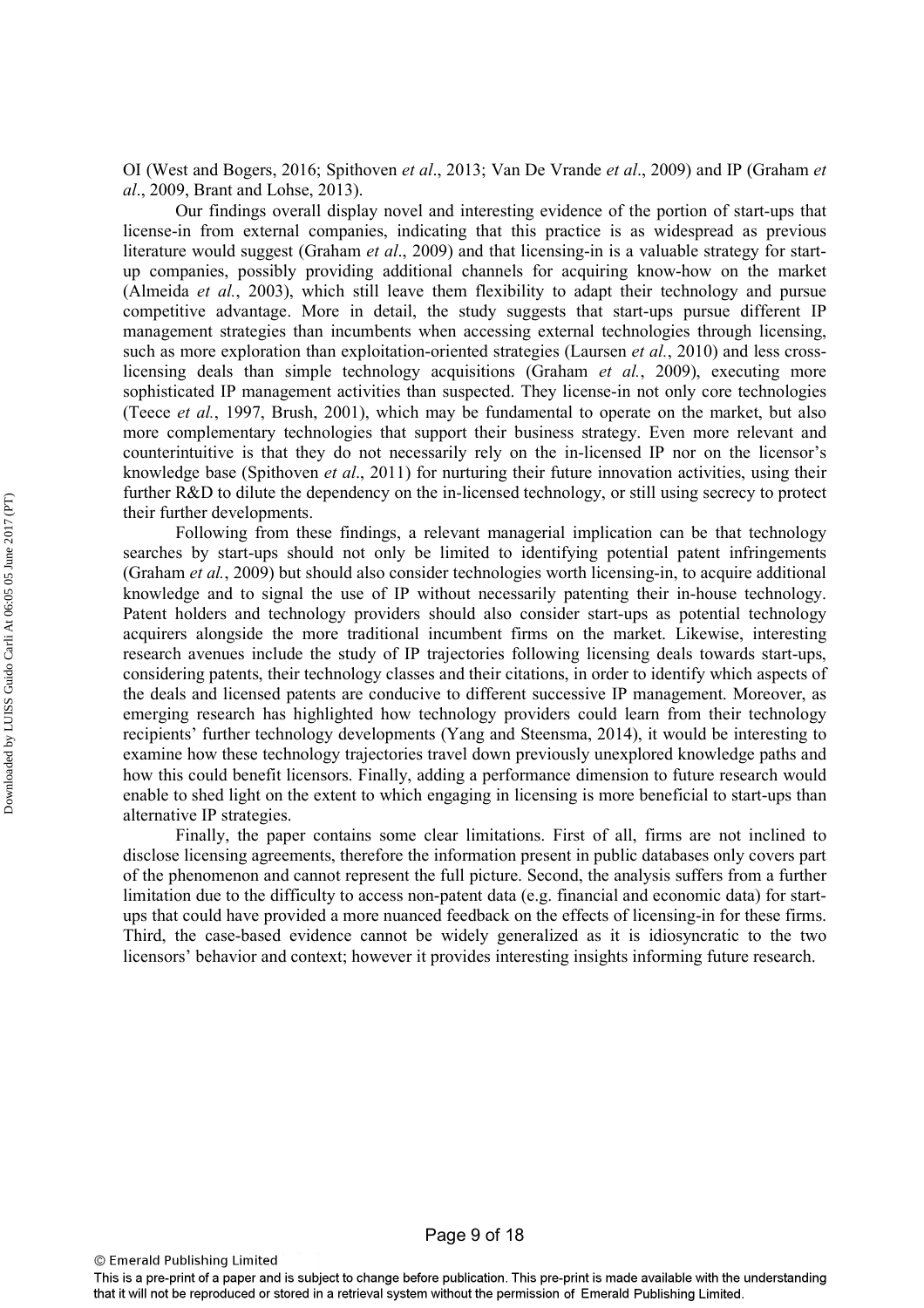# **Appendix 1 – T-Test Results**

|  | Table 10 – T-Test Results |
|--|---------------------------|
|--|---------------------------|

|                                           |                         |      | Incumbent   | Start-up  | Difference (Incumbent – Start-up) |                |              |              |            |
|-------------------------------------------|-------------------------|------|-------------|-----------|-----------------------------------|----------------|--------------|--------------|------------|
| T-test for Variable                       | Correspondin<br>g Table | Mean | Mean        |           |                                   | 95% Conf. Int. |              | P-Values     |            |
|                                           |                         |      |             |           | Mean                              | Std. Err.      | Lower        | Upper        | Pr( T >t ) |
| Cross-Licensing                           |                         | 4    | 0.0803438   | 0.0140258 | 0.314283                          | 0.002399       | 0.026727     | 0.03613      | < 0.001    |
| Differences                               |                         | 5    | 0.009849    | 0.0053071 | 0.0045419                         | 0.0020031      | .0006158     | .0084681     | 0.023      |
| between<br>Licensor,                      | $\overline{2}$          | 5    | 0.0514535   | 0.0272934 | 0.0241601                         | 0.004482       | 0.015375     | .0329451     | < 0.001    |
| Licensee<br>and                           | 3                       | 5    | 0.0311586   | 0.0291888 | 0.0019698                         | 0.0036244      | $-0.0051343$ | 0.0090739    | 0.587      |
| Technology                                | 4                       | 5    | 0.0332478   | 0.0140258 | 0.019222                          | 0.0036071      | 0.0121518    | 0.0262922    | < 0.001    |
| SIC Code                                  | 5                       | 5    | 0.8742912   | 0.924185  | $-0.0498938$                      | 0.0067712      | $-0.063166$  | $-0.0366216$ | < 0.001    |
| Patent Stock                              |                         |      | 273.0365    | 64.48067  | 208.5559                          | 33.54509       | 142.8046     | 274.3071     | < 0.001    |
| Patent Scope                              |                         | 6    | 19.12887    | 10.01403  | 9.114847                          | 0.799581       | 7.547598     | 10.6821      | < 0.001    |
| Change in Patent<br>Scope                 |                         | 6    | $-8.630932$ | 0.5576194 | $-8.07331$                        | 0.737246       | $-9.51838$   | $-6.62825$   | < 0.001    |
| Change in Main<br><b>Technology Class</b> |                         | 7    | 0.6411389   | 0.5155421 | 0.1255968                         | 0.0101063      | 0.1057877    | 0.145406     | < 0.001    |

This is a pre-print of a paper and is subject to change before publication. This pre-print is made available with the understanding that it will not be reproduced or stored in a retrieval system without the permission of Emerald Publishing Limited.

Page 10 of 18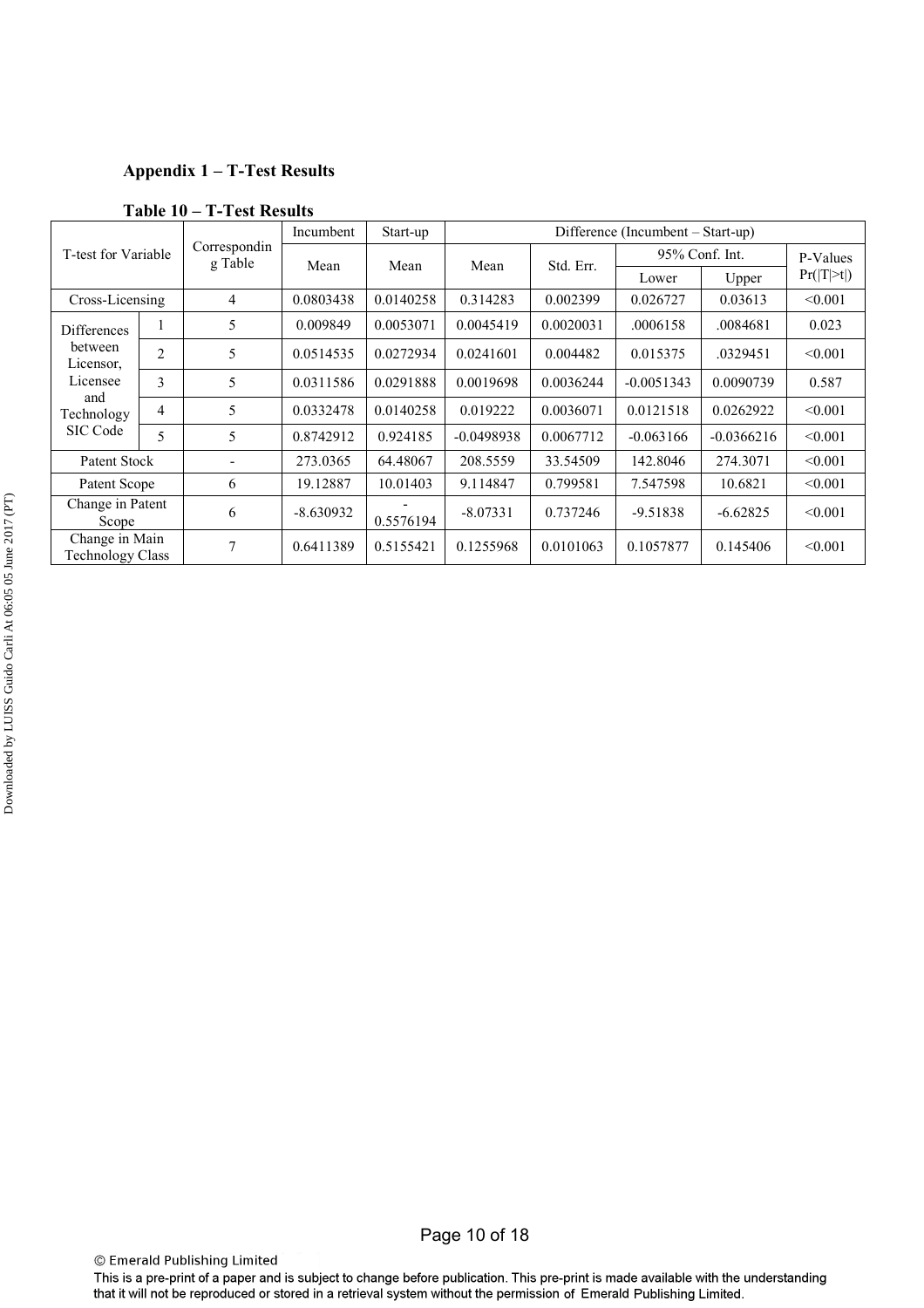## **Appendix 2 – Interview Questionnaire**

## **These interviews were part of a broader study into start-ups licensing-in technology. We only used responses to Q2-3, 5-9, 12 in this paper.**

1) Describe your company, the key markets you operate in and your main product/service.

2) Describe the role the licensed technology plays in your final product/service.

3) Explain how you identified the technology available for licensing and at what stage this happened of your product/service development cycle.

4) What type of agreement do you have for the license?

5) How did you develop the licensed technology further once you acquired it?

6) Which are the key advantages you obtained by licensing-in this technology?

7) In what part were the advantages due to you being a start-up?

8) Which are the key issues you experienced by licensing-in this technology?

9) In what part were the issues due to you being a start-up?

10) Describe the relationship you had with the licensor and how this influenced your company.

11) Are there any other factors that influenced the success of the deal that you haven't mentioned so far?

12) Did you ever regret taking the license in the first place and why?

Page 11 of 18

© Emerald Publishing Limited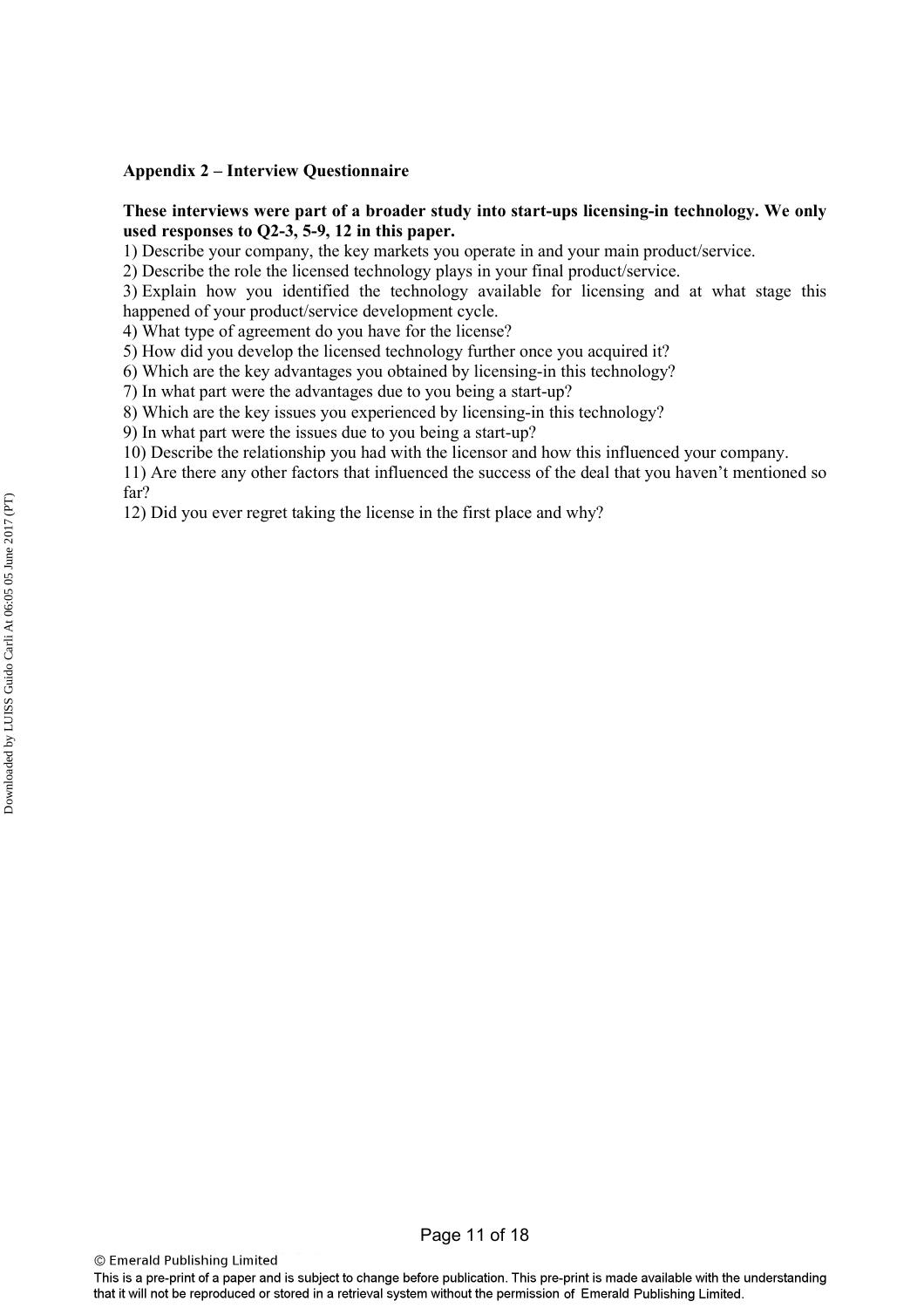# **Appendix 3 – Sample Representativeness Check**

## **1) Representativeness Check:**

We compare the original sample of 7676 records to the subsample of 752 agreements on key variables:

- − *Yearly distribution of agreements*. Since Orbis draws from public databases and the stock market, there could be exogenous variables driving the availability of information between the different waves of innovation activity spanning the last decades. To account for this, we tested the representativeness of the sample splitting it into three decades. Overall the sample is representative; we see that as we come to companies participating in more recent licensing activities, the subsample becomes increasingly representative of the overall sample.
- *Different sectors*. We create dummy variables for the main SIC Codes present in the sample and found that only category 2834 is slightly over-represented in our subsample while all others have no significant differences.
- *Service/product license.* We also confirmed that the subsample is representative looking at whether product or service technologies are exchanged.

Based on this comparison, we can conclude that the subsample is representative of the overall sample.

|                              | <b>Individual Samples</b> |           |           | Difference Between Samples (T-Test) |              |        |
|------------------------------|---------------------------|-----------|-----------|-------------------------------------|--------------|--------|
|                              | Average                   | Average   |           |                                     | 95% Interval |        |
|                              | Overall Batch             | Subsample |           |                                     |              |        |
|                              | (7676)                    | (752)     |           | Std                                 | Lower        | Upper  |
| Variable                     | licenses)                 | licenses) | Average   | Dev                                 | Bound        | Bound  |
| Agreement Year 1980-1990     | 1987.26                   | 1986.88   | $-0.39$   | 0.86                                | $-2.10$      | 1.32   |
| Agreement Year 1991-2000     | 1997.33                   | 1997.46   | 0.13      | 0.15                                | $-0.16$      | 0.42   |
| Agreement Year 2001-2010     | 2004.65                   | 2004.74   | 0.09      | 0.12                                | $-0.15$      | 0.33   |
| SIC Code 2834                | 0.1763                    | 0.2407    | 0.0643    | .0156                               | 0.0338       | 0.0949 |
| SIC Code 2836                | 0.0667                    | 0.0664    | $-.0003$  | .0100                               | $-0.0199$    | 0.0194 |
| Sic Code 7372                | 0.0657                    | 0.0636    | $-0.0021$ | 0.0099                              | $-0.0216$    | 0.0174 |
| Sic Code 3841                | 0.0607                    | 0.0484    | $-0.0123$ | 0.0095                              | $-0.0308$    | 0.0063 |
| Sic Code 7389                | 0.0474                    | 0.0373    | $-0.0100$ | 0.0084                              | $-0.0265$    | 0.0065 |
| Product $(0)$ /Service $(1)$ | 0.0901                    | 0.0982    | 0.0081    | 0.0112                              | $-0.0139$    | 0.0300 |

**Table 11 - Sample Representativeness** 

# **2) Additional analysis to exclude that start-ups may be under-represented in our sample due to an over-representation of active companies w.r.t inactive ones in Orbis:**

We checked for differences in active an inactive firms, in 2016, among the incumbent or startup licensees in our subsample. This difference is not statistically significant (T-test 95% interval is between -0.0525451 and 0.029398). Therefore companies in Orbis do not seem to be biased in favor of active companies, if we compare between start-up and incumbent firms in the subsample.

| <b>Status</b>      | Incumbent | Startup               |
|--------------------|-----------|-----------------------|
| Active             | 91 73%    | 92 89%                |
| Inactive           | $8.26\%$  | 7 1 1 %               |
| <b>Grand Total</b> |           | $100.00\%$ $100.00\%$ |

© Emerald Publishing Limited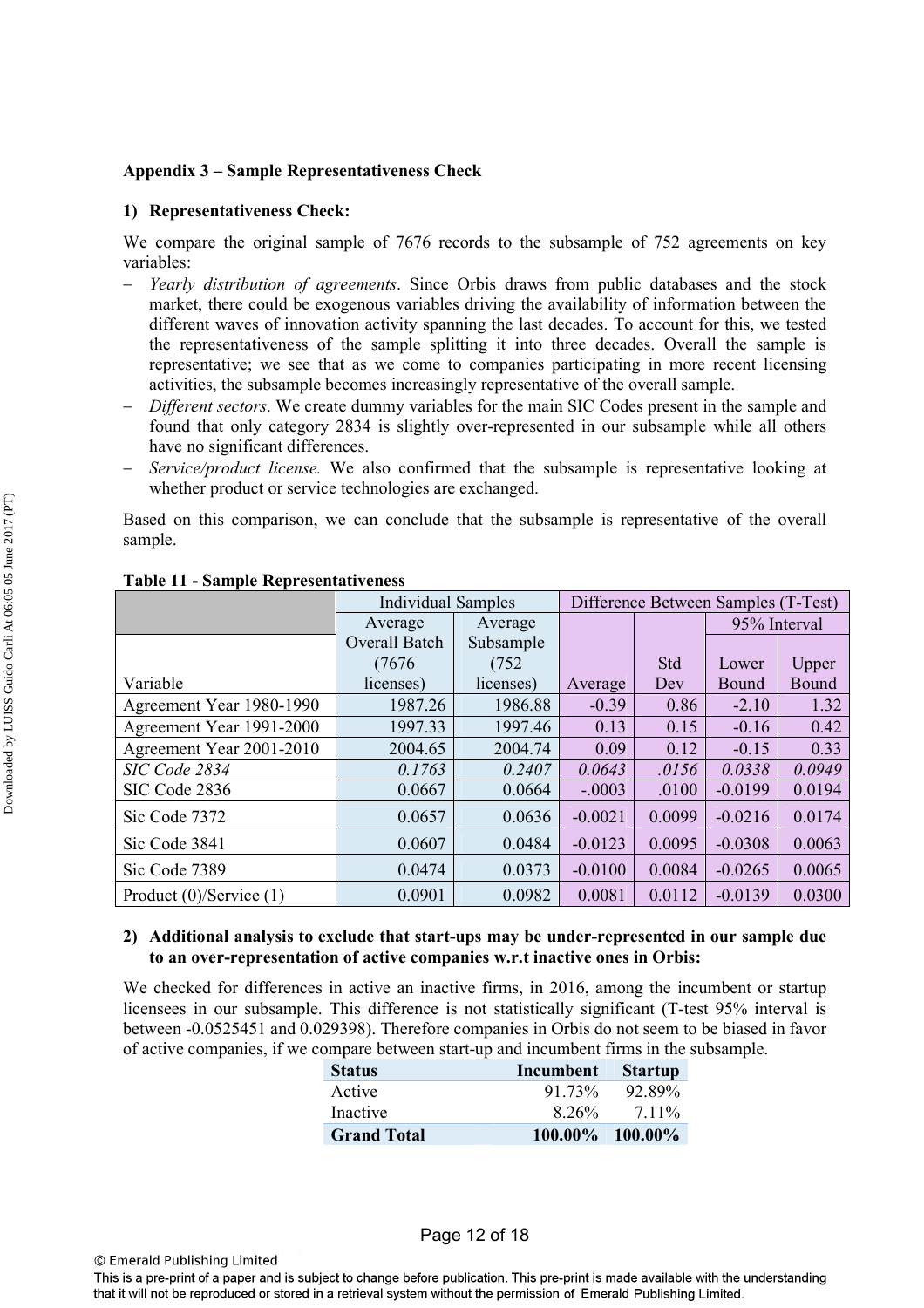#### **References**

Almeida, Paul, Gina Dokko, and Lori Rosenkopf. 2003. "Startup size and the mechanisms of external learning: increasing opportunity and decreasing ability?" *[Research Policy](http://www.emeraldinsight.com/action/showLinks?crossref=10.1016%2FS0048-7333%2802%2900101-4)* 32, no. 2 301- 315.

Arora, A. and Ceccagnoli, M., 2006. Patent protection, complementary assets, and firms' incentives for technology licensing. *[Management Science](http://www.emeraldinsight.com/action/showLinks?crossref=10.1287%2Fmnsc.1050.0437)*, *52*(2), pp.293-308.

Arora, A. and Fosfuri, A., 2003. Licensing the market for technology. *[Journal of Economic](http://www.emeraldinsight.com/action/showLinks?crossref=10.1016%2FS0167-2681%2803%2900002-7) [Behavior & Organization](http://www.emeraldinsight.com/action/showLinks?crossref=10.1016%2FS0167-2681%2803%2900002-7)*, *52*(2), pp.277-295.

Arundel, A., 2001. The relative effectiveness of patents and secrecy for appropriation. *[Research](http://www.emeraldinsight.com/action/showLinks?crossref=10.1016%2FS0048-7333%2800%2900100-1) [Policy,](http://www.emeraldinsight.com/action/showLinks?crossref=10.1016%2FS0048-7333%2800%2900100-1)* 30(4), pp.611-624.

Brant J., & Lohse, S., 2013. "Enhancing intellectual property management and appropriation by innovative SMEs", *ICC (International Chamber of Commerce) Innovation and Intellectual Property Research Paper.* 

Bruderl, J. and Schussler, R., 1990. Organizational mortality: The liabilities of newness and adolescence. *Administrative Science Quarterly*, pp.530-547.

Brush, C.G., Greene, P.G. and Hart, M.M., 2001. From initial idea to unique advantage: The entrepreneurial challenge of constructing a resource base. *The academy of management executive*, *15*(1), pp.64-78.

Ceccagnoli, M., & L. Jiang., 2013. The Cost of Integrating External Technologies: Supply and Demand Drivers of Value Creation in the Markets for Technology. *[Strategic Management Journal](http://www.emeraldinsight.com/action/showLinks?crossref=10.1002%2Fsmj.2020)*, Vol. 34, pp.404-425.

Chesbrough, H., 2003. The Logic of Open Innovation: Managing Intellectual Property. *[California](http://www.emeraldinsight.com/action/showLinks?crossref=10.2307%2F41166175) [Management Review,](http://www.emeraldinsight.com/action/showLinks?crossref=10.2307%2F41166175)* 45(3), pp.33-58.

Chesbrough, H., 2006. *Open Innovation: the new imperative from creating and profiting from technology.* Boston: Harvard Business School Press.

Chesbrough, H., 2016. *Open Innovation: Researching a new paradigm.* Oxford: Oxford Press.

Chesbrough, H. W. & Socolof, S. J., 2000. Creating new ventures from Bell labs technologies. *Research Technology Management,* Volume 43, pp.13-17.

Chesbrough, H., Vanhaverbeke, W. & West, J., 2014. *New Frontiers in Open Innovation.*  s.l.:Oxford University Press.

Cohen, W.M. and Levinthal, D.A., 1990. Absorptive capacity: A new perspective on learning and innovation. *Administrative science quarterly*, pp.128-152.

Conti, A., Thursby, M. and Rothaermel, F.T., 2013. Show Me the Right Stuff: Signals for High‐ Tech Startups. *[Journal of Economics & Management Strategy](http://www.emeraldinsight.com/action/showLinks?crossref=10.1111%2Fjems.12012)*, 22(2), pp.341-364.

This is a pre-print of a paper and is subject to change before publication. This pre-print is made available with the understanding that it will not be reproduced or stored in a retrieval system without the permission of Emerald Publishing Limited.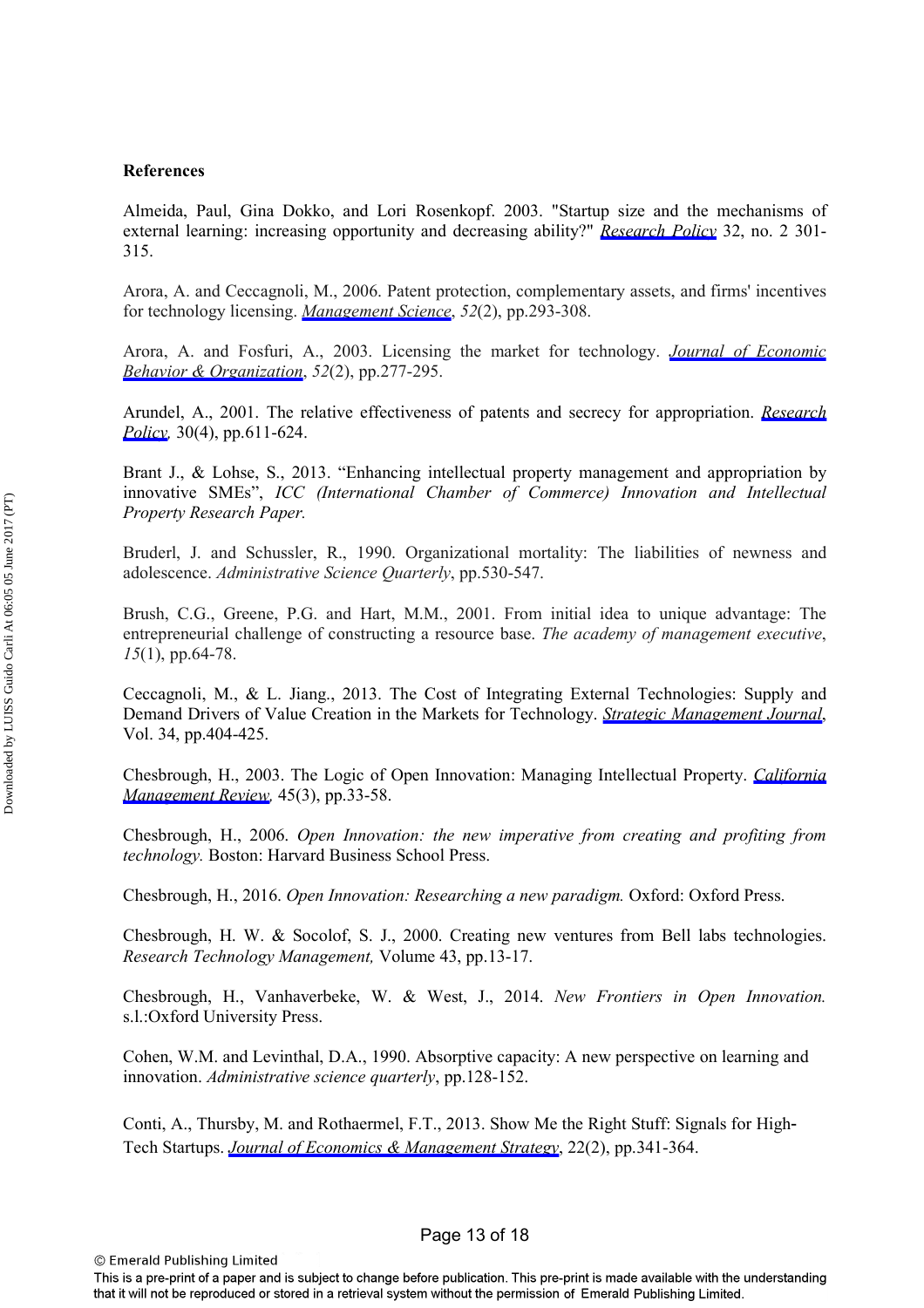Di Stefano, G., Gambardella, A. & Verona, G., 2012. Technology push and demand pull perspectives in innovation studies: Current findings and future research directions. *[Research Policy](http://www.emeraldinsight.com/action/showLinks?crossref=10.1016%2Fj.respol.2012.03.021),*  41(8), pp.1283-1295.

Dodgson, M., Gann, D. and Salter, A., 2006. The role of technology in the shift towards open innovation: the case of Procter & Gamble. *[R&D Management](http://www.emeraldinsight.com/action/showLinks?crossref=10.1111%2Fj.1467-9310.2006.00429.x)*, *36*(3), pp.333-346.

Edmondson, A.C. and McManus, S.E., 2007. Methodological fit in management field research. *Academy of management review*, *32*(4), pp.1246-1264.

Eftekhari, N., & Bogers, M. 2015. Open for Entrepreneurship: How Open Innovation Can Foster New Venture Creation. *[Creativity and Innovation Management](http://www.emeraldinsight.com/action/showLinks?crossref=10.1111%2Fcaim.12136)*, *24*(4), 574-584.

Fichman, M. and Levinthal, D.A., 1991. Honeymoons and the liability of adolescence: A new perspective on duration dependence in social and organizational relationships. *Academy of Management review*, *16*(2), pp.442-468.

Frankenberger, K., Weiblen, T. and Gassmann, O., 2014. The antecedents of open business models: an exploratory study of incumbent firms. *[R&D Management](http://www.emeraldinsight.com/action/showLinks?crossref=10.1111%2Fradm.12040)*, *44*(2), pp.173-188.

Gans J. S., Hsu D. H., Stern S., 2002. When does Start-up innovation spur the gale of creative destruction? *[RAND Journal of Economics](http://www.emeraldinsight.com/action/showLinks?crossref=10.2307%2F3087475)* 33(4):571–586.

Gans, J.S. and Stern, S., 2003. The product market and the market for "ideas": commercialization strategies for technology entrepreneurs. *[Research policy](http://www.emeraldinsight.com/action/showLinks?crossref=10.1016%2FS0048-7333%2802%2900103-8)*, *32*(2), pp.333-350.

Graham, S. J., Merges, R. P., Samuelson, P., & Sichelman, T. 2009. High technology entrepreneurs and the patent system: Results of the 2008 Berkeley patent survey. *Berkeley Technology Law Journal*:1255-1327.

Graham, S.J. and Sichelman, T., 2008. Why do start-ups patent? *Berkeley Technology Law Journal*, 23(3), pp.1063-1097.

Helmers, C. & Rogers, M. 2011. Does patenting help high-tech start-ups? *[Research Policy](http://www.emeraldinsight.com/action/showLinks?crossref=10.1016%2Fj.respol.2011.05.003)*, 40(7):1016-1027.

Kessel, M. & Hall, S., 2006. Avoiding premature licensing. *[Nature Reviews Drug Discovery](http://www.emeraldinsight.com/action/showLinks?crossref=10.1038%2Fnrd2203),*  Volume 5, pp.985-986.

Kim, Y., and Vonortas N.S. 2006. "Technology licensing partners." *[Journal of Economics and](http://www.emeraldinsight.com/action/showLinks?crossref=10.1016%2Fj.jeconbus.2005.10.004) [Business](http://www.emeraldinsight.com/action/showLinks?crossref=10.1016%2Fj.jeconbus.2005.10.004)* 58, no. 4 (2006):273-289.

Lanjouw, J. O. & Schankerman, M., 2004. Patent Quality and Research Productivity: Measuring Innovation with Multiple Indicators. *[The Economic Journal,](http://www.emeraldinsight.com/action/showLinks?crossref=10.1111%2Fj.1468-0297.2004.00216.x)* 114(495), pp.441-465.

Laursen, K., Leone, M.I. and Torrisi, S., 2010. Technological exploration through licensing: new insights from the licensee's point of view. *Industrial and Corporate Change*, p.dtq034.

Leiponen, A. & Byma, J., 2009. The relative effectiveness of patents and secrecy for appropriation. *[Research Policy,](http://www.emeraldinsight.com/action/showLinks?crossref=10.1016%2Fj.respol.2009.06.003)* 38(9), pp.1478-1488.

Leone, M. I. & Reichstein, T., 2012. Licensing-in fosters rapid invention! the effect of the grantback clause and technological unfamiliarity. *[Strategic Management Journal,](http://www.emeraldinsight.com/action/showLinks?crossref=10.1002%2Fsmj.1950)* 33(8), pp.965-985.

#### Page 14 of 18

© Emerald Publishing Limited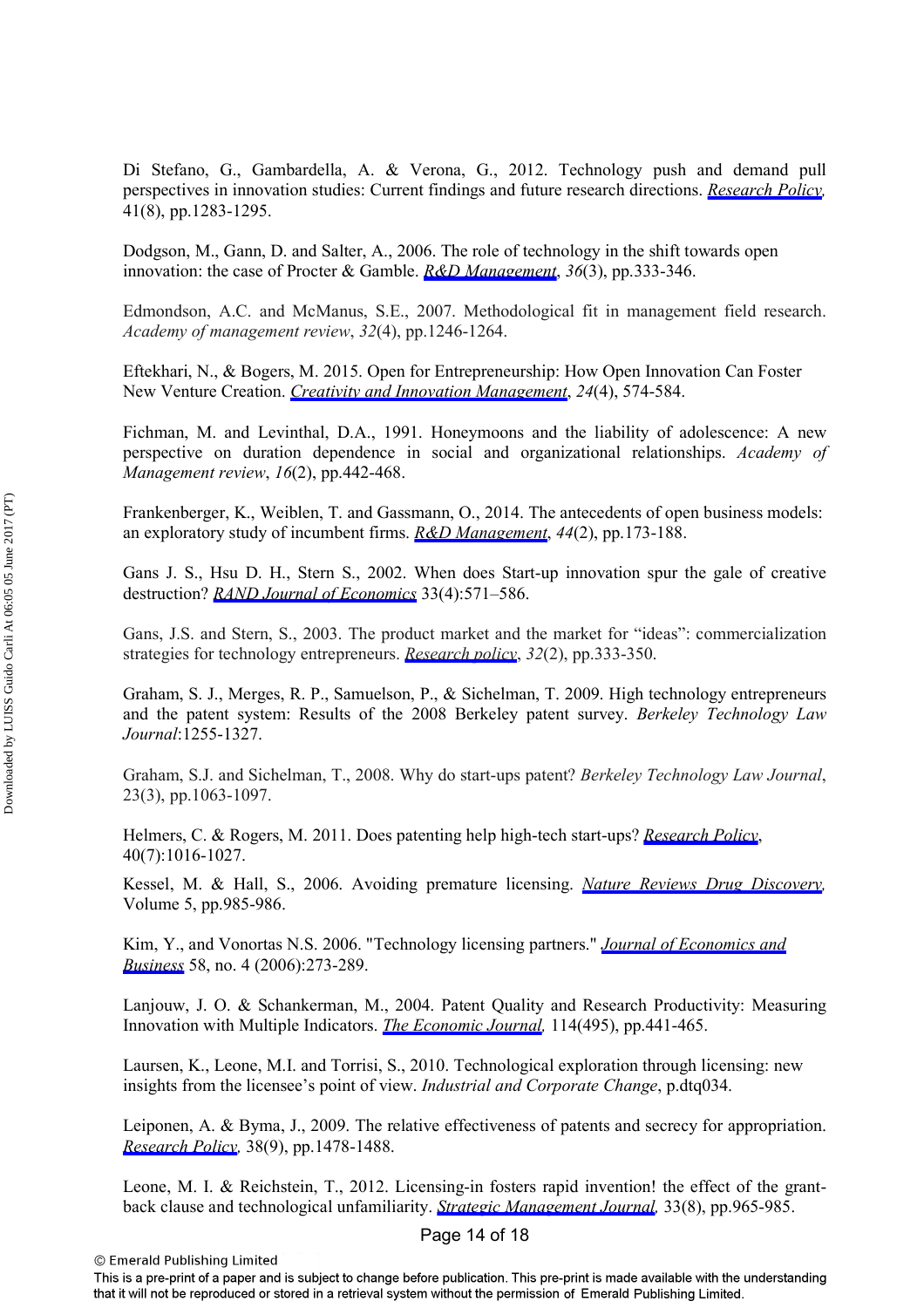Leone, M. I., Reichstein, T., Boccardelli, P. and Magnusson, M. 2016. License to learn: an investigation into thin and thick licensing contracts. *[R&D Management](http://www.emeraldinsight.com/action/showLinks?crossref=10.1111%2Fradm.12187)*, 46:326–340.

Mortara, L. and Minshall, T., 2011. How do large multinational companies implement open innovation? *[Technovation](http://www.emeraldinsight.com/action/showLinks?crossref=10.1016%2Fj.technovation.2011.05.002)*, *31*(10), pp.586-597.

Moser, P., 2012. *Patent laws and innovation: evidence from economic history* (No. w18631). National Bureau of Economic Research.

Nagarajan, A., & Mitchell, W. (1998). Evolutionary diffusion: Internal and external methods used to acquire encompassing, complementary, and incremental technological changes in the lithotripsy industry. *[Strategic Management Journal](http://www.emeraldinsight.com/action/showLinks?crossref=10.1002%2F%28SICI%291097-0266%281998110%2919%3A11%3C1063%3A%3AAID-SMJ993%3E3.0.CO%3B2-W)*, 1063-1077.

Neyens, I., Faems, D. and Sels, L., 2010. The impact of continuous and discontinuous alliance strategies on startup innovation performance. *[International Journal of Technology Management](http://www.emeraldinsight.com/action/showLinks?crossref=10.1504%2FIJTM.2010.035982)*, 52(3/4), pp.392-410.

Parnell, J.A., Long, Z. and Lester, D., 2015. Competitive strategy, capabilities and uncertainty in small and medium sized enterprises (SMEs) in China and the United States. *[Management Decision](http://www.emeraldinsight.com/action/showLinks?system=10.1108%2FMD-04-2014-0222)*, *53*(2), pp.402-431.

Perkmann, M., Tartari, V., McKelvey, M., Autio, E., Broström, A., D'Este, P., Fini, R., Geuna, A., Grimaldi, R., Hughes, A. and Krabel, S., 2013. Academic engagement and commercialisation: A review of the literature on university–industry relations. *[Research Policy](http://www.emeraldinsight.com/action/showLinks?crossref=10.1016%2Fj.respol.2012.09.007)*, 42(2), pp.423-442.

Quinn, J.B., Anderson, P. and Finkelstein, S., 1996. Leveraging intellect. *The Academy of Management Executive*, 10(3), pp.7-27.

Somaya, D., 2012. Patent strategy and management an integrative review and research agenda. *[Journal of Management](http://www.emeraldinsight.com/action/showLinks?crossref=10.1177%2F0149206312444447)*, *38*(4), pp.1084-1114.

Spithoven, A., Clarysse, B. and Knockaert, M., 2011. Building absorptive capacity to organize inbound open innovation in traditional industries. *[Technovation](http://www.emeraldinsight.com/action/showLinks?crossref=10.1016%2Fj.technovation.2010.10.003)*, 31(1), pp.10-21.

Spithoven, A., Vanhaverbeke, W. and Roijakkers, N., 2013. Open innovation practices in SMEs and large enterprises. *[Small Business Economics](http://www.emeraldinsight.com/action/showLinks?crossref=10.1007%2Fs11187-012-9453-9)*, *41*(3), pp.537-562.

Teece, D., 1986. Profiting from technological innovation: Implications for integration, collaboration, licensing and public policy. *[Research Policy](http://www.emeraldinsight.com/action/showLinks?crossref=10.1016%2F0048-7333%2886%2990027-2),* 15(6), pp.285-305.

Teece, D. J., Pisano, G., & Shuen, A. 1997. Dynamic capabilities and strategic management. *[Strategic Management Journal](http://www.emeraldinsight.com/action/showLinks?crossref=10.1002%2F%28SICI%291097-0266%28199708%2918%3A7%3C509%3A%3AAID-SMJ882%3E3.0.CO%3B2-Z)*, 18:509-533.

Tsai, K.-H. & Wang, J.-C., 2007. A longitudinal examination of performance of two ways on innovation in Taiwan: internal R&D investment and external technology aquisition. *International Journal of Technology Management,* 39(3-4).

Van de Vrande, V., De Jong, J.P., Vanhaverbeke, W. and De Rochemont, M., 2009. Open innovation in SMEs: Trends, motives and management challenges. *[Technovation](http://www.emeraldinsight.com/action/showLinks?crossref=10.1016%2Fj.technovation.2008.10.001)*, *29*(6), pp.423- 437.

#### Page 15 of 18

This is a pre-print of a paper and is subject to change before publication. This pre-print is made available with the understanding that it will not be reproduced or stored in a retrieval system without the permission of Emerald Publishing Limited.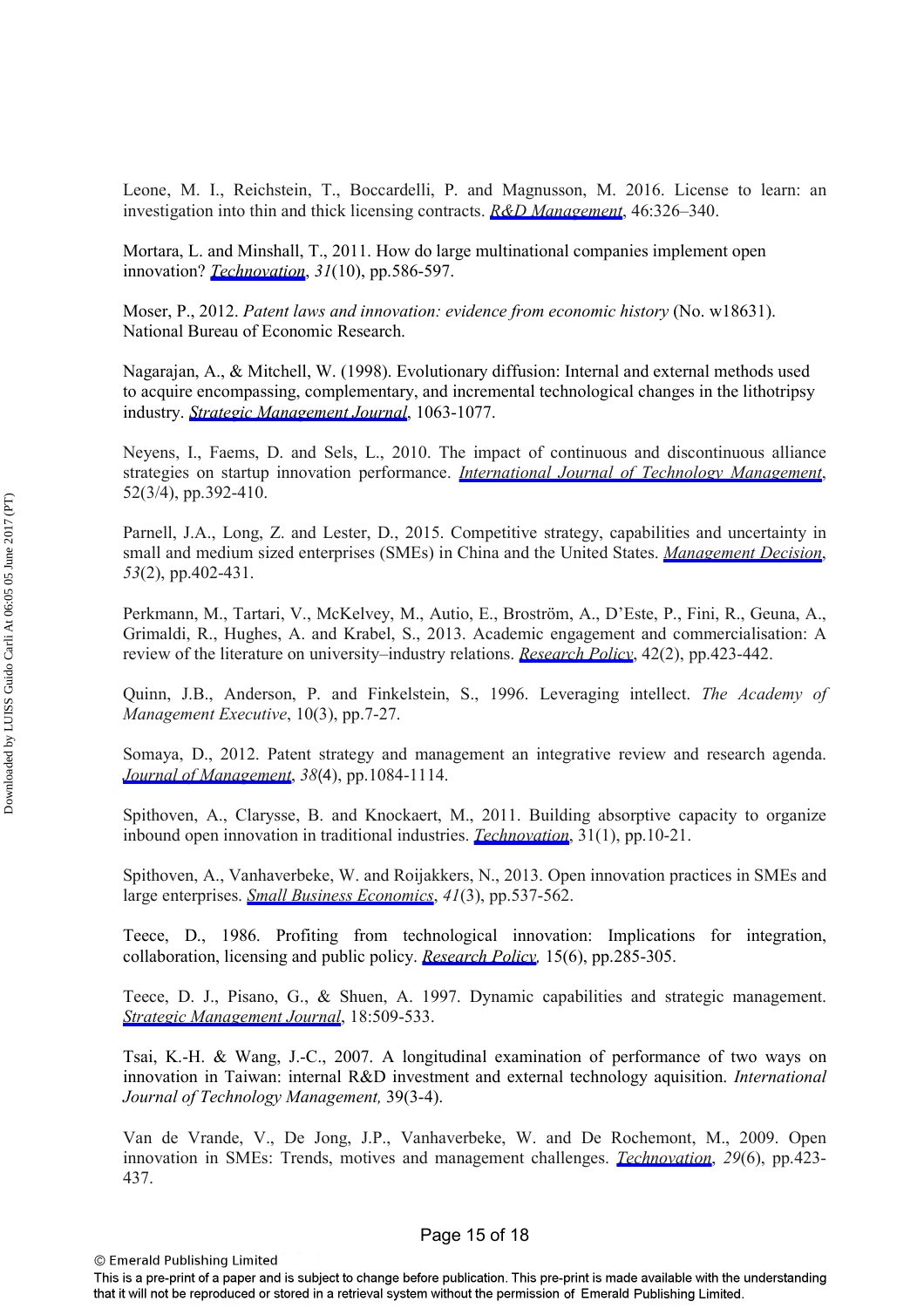West, J. and Bogers, M., 2016. Open innovation: current status and research opportunities. *Innovation*, pp.1-8.

Weston, C., Gandell, T., Beauchamp, J., McAlpine, L., Wiseman, C. and Beauchamp, C., 2001. Analyzing interview data: The development and evolution of a coding system. *Qualitative sociology*, *24*(3), pp.381-400.

WIPO, 2015. Successful Technology Licensing, *IP Assets Management Series*, WIPO, Geneva, Switzerland.

Yang, H. and Steensma, H.K., 2014. When do firms rely on their knowledge spillover recipients for guidance in exploring unfamiliar knowledge? *[Research Policy](http://www.emeraldinsight.com/action/showLinks?crossref=10.1016%2Fj.respol.2014.04.016)*, *43*(9), pp.1496-1507.

© Emerald Publishing Limited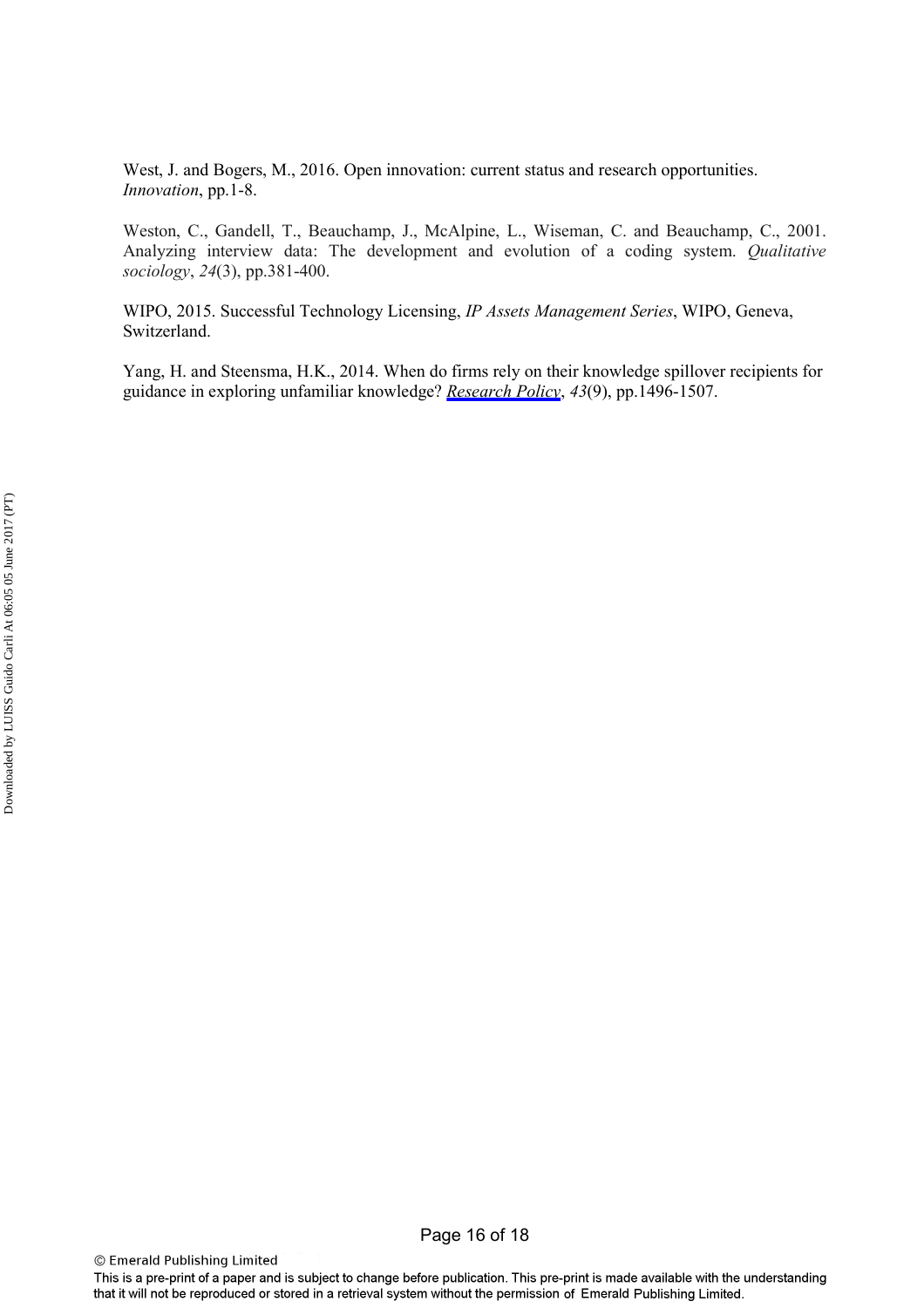# Figures

Figure 1 – Number of Start-Up (1) and Incumbent (0) Licensees Entering Licensing Agreements



Table 1 –Licensee Incumbents and Start-Ups per Country (Top 10)

| Licensee Country | Incumbent | Start-up | <b>Grand Total</b> |
|------------------|-----------|----------|--------------------|
| <b>US</b>        | 301       | 95       | 396                |
| DE               | 15        | 3        | 18                 |
| <b>GB</b>        | 13        | 2        | 15                 |
| CA               | 8         | 3        | 11                 |
| JP               | 10        |          | 10                 |
| <b>FR</b>        | 4         | 5        | 9                  |
| $_{\rm IL}$      | 7         |          | 8                  |
| <b>CH</b>        | 5         |          | 6                  |
| DK               | 4         |          | 4                  |
| <b>SE</b>        | 2         |          | 3                  |

Table 2 – Main Technology Classes (Manufacturing and *Services)* for Licensees

| <b>SIC</b> |                                                    |             |                |
|------------|----------------------------------------------------|-------------|----------------|
| Code       | Name                                               | Incumbent   | Start-up       |
| 2834       | PHARMACEUTICAL PREPARATIONS                        | 86          | 27             |
| 3841       | SURGICAL & MEDICAL INSTRUMENTS & APPARATUS         | 28          | 9              |
| 2836       | BIOLOGICAL PRODUCTS, (NO DIAGNOSTIC SUBSTANCES)    | 26          | 8              |
| 8731       | SERVICES-COMMERCIAL PHYSICAL & BIOLOGICAL RESEARCH | 19          | 7              |
| 3845       | ELECTROMEDICAL & ELECTROTHERAPEUTIC APPARATUS      | 15          | 4              |
| 3674       | SEMICONDUCTORS & RELATED DEVICES                   | 10          | 8              |
| 7372       | SERVICES-PREPACKAGED SOFTWARE                      | 14          | 4              |
| 2833       | MEDICINAL CHEMICALS & BOTANICAL PRODUCTS           | 9           | $\overline{4}$ |
| 2835       | IN VITRO & IN VIVO DIAGNOSTIC SUBSTANCES           | 8           | 4              |
| 3826       | LABORATORY ANALYTICAL INSTRUMENTS                  | $\mathbf Q$ | $\overline{2}$ |

# Page 17 of 18

© Emerald Publishing Limited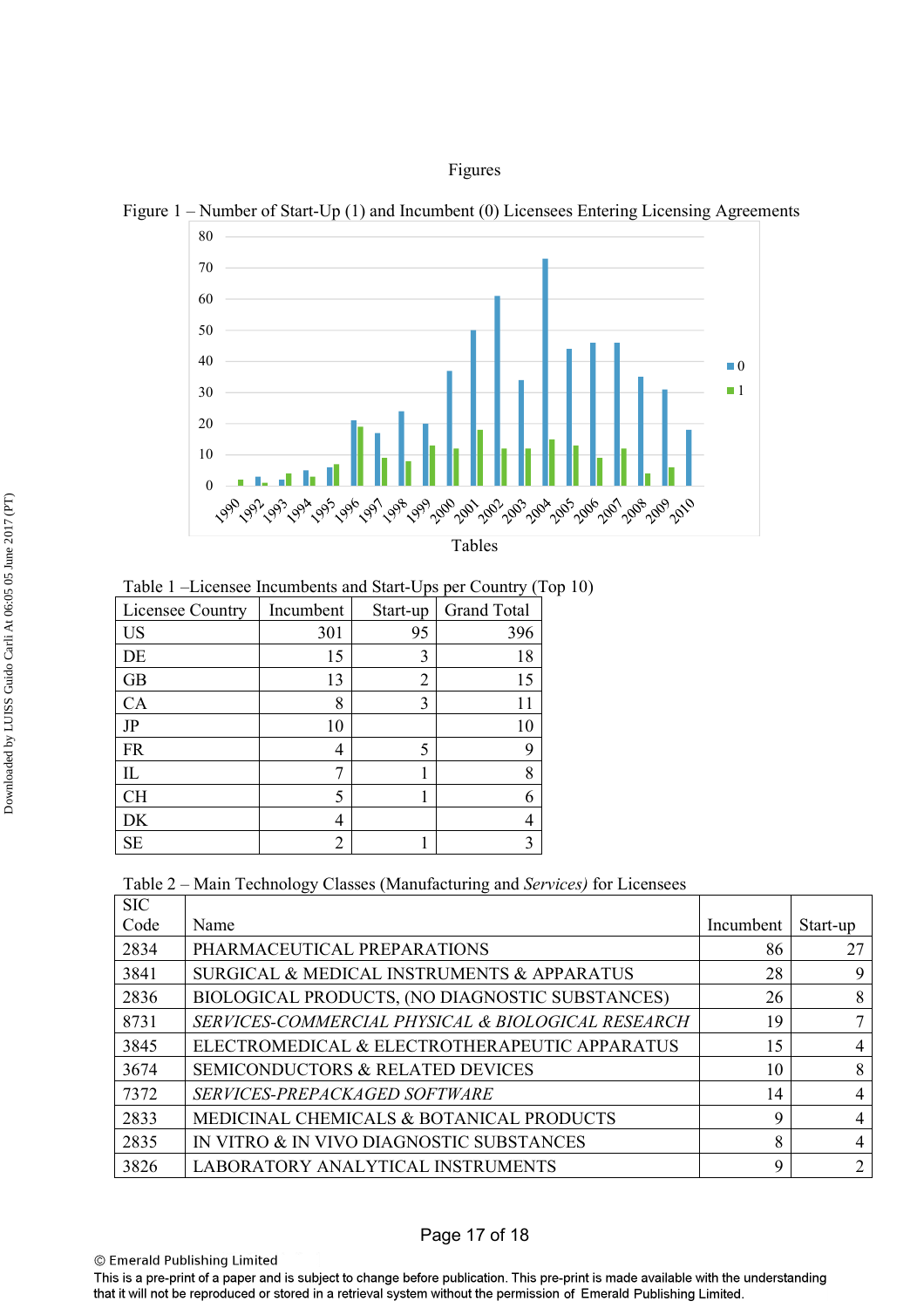## Table 3 – Licensor Types

| . .<br>Licensor Type | Licensee Type |            |          |            |  |  |
|----------------------|---------------|------------|----------|------------|--|--|
|                      |               | Incumbent  | Start-up |            |  |  |
|                      | Number        | Percentage | Number   | Percentage |  |  |
| Private Company      | 558           | 67.4       | 270      | 32.6       |  |  |
| University           | 30            | 65.2       | 16       | 34.8       |  |  |
| Research             | h             | 85.7       |          | 14.3       |  |  |
| Foundation           |               | 60.0       |          | 40.0       |  |  |
| Government Entity    |               | 75.0       |          | 25.0       |  |  |
| <b>Grand Total</b>   | 600           | 67.4       | 290      | 32.6       |  |  |

# Table 4 – One-Way Licensing versus Cross-Licensing

|           | One-Way Licensing | Cross-Licensing |
|-----------|-------------------|-----------------|
| Incumbent | 91.97%            | 8.03%           |
| Start-up  | 98.60%            | 1.40%           |

# Table 5 – Comparison between Licensor, Licensee and Technology Main SIC Codes

|           | Matching SIC Codes |          |          |                    |             |  |
|-----------|--------------------|----------|----------|--------------------|-------------|--|
|           | SOR, SEE, TEC      | SEE, TEC | SOR, SEE | <b>TEC</b><br>SOR. | <b>NONE</b> |  |
| Incumbent | $1.0\%$            | 5.1%     | 3.1%     | 3.3%               | 87.4%       |  |
| Start-up  | 0.5%               | 2.8%     | 2.9%     | $.4\%$             | 92.4%       |  |

# Table 6 – Cumulative Average Patent Scope Before and After License Agreement

|           | At Licensing | After Licensing |
|-----------|--------------|-----------------|
| Incumbent | 13.88        | 5.25            |
| Start-up  | 5.29         | 4.73            |

# Table 7 – Change in Main Technology Class before and After License Agreement

|           | Same Main Technology<br>Class | Different Main Technology<br>Class |
|-----------|-------------------------------|------------------------------------|
| Incumbent | 64.11%                        | 35.89%                             |
| Start-up  | 51.55%                        | 48.45%                             |

Table 8 – Cases

| Firm          | Founded | Country    | Market          |
|---------------|---------|------------|-----------------|
| А             | 2013    | NL         | IT              |
| B             | 2012    | <b>UK</b>  | Oil & Gas       |
| $\mathcal{C}$ | 2013    | NL         | Pharmaceuticals |
| D             | 2009    | NL         | Energy          |
| E             | 2011    | NL         | Transportation  |
| F             | 2012    | <b>USA</b> | Electronics     |
| G             | 2012    | IT         | Materials       |
| H             | 2012    | IT         | Energy          |
|               | 2013    | <b>IT</b>  | Energy          |

© Emerald Publishing Limited